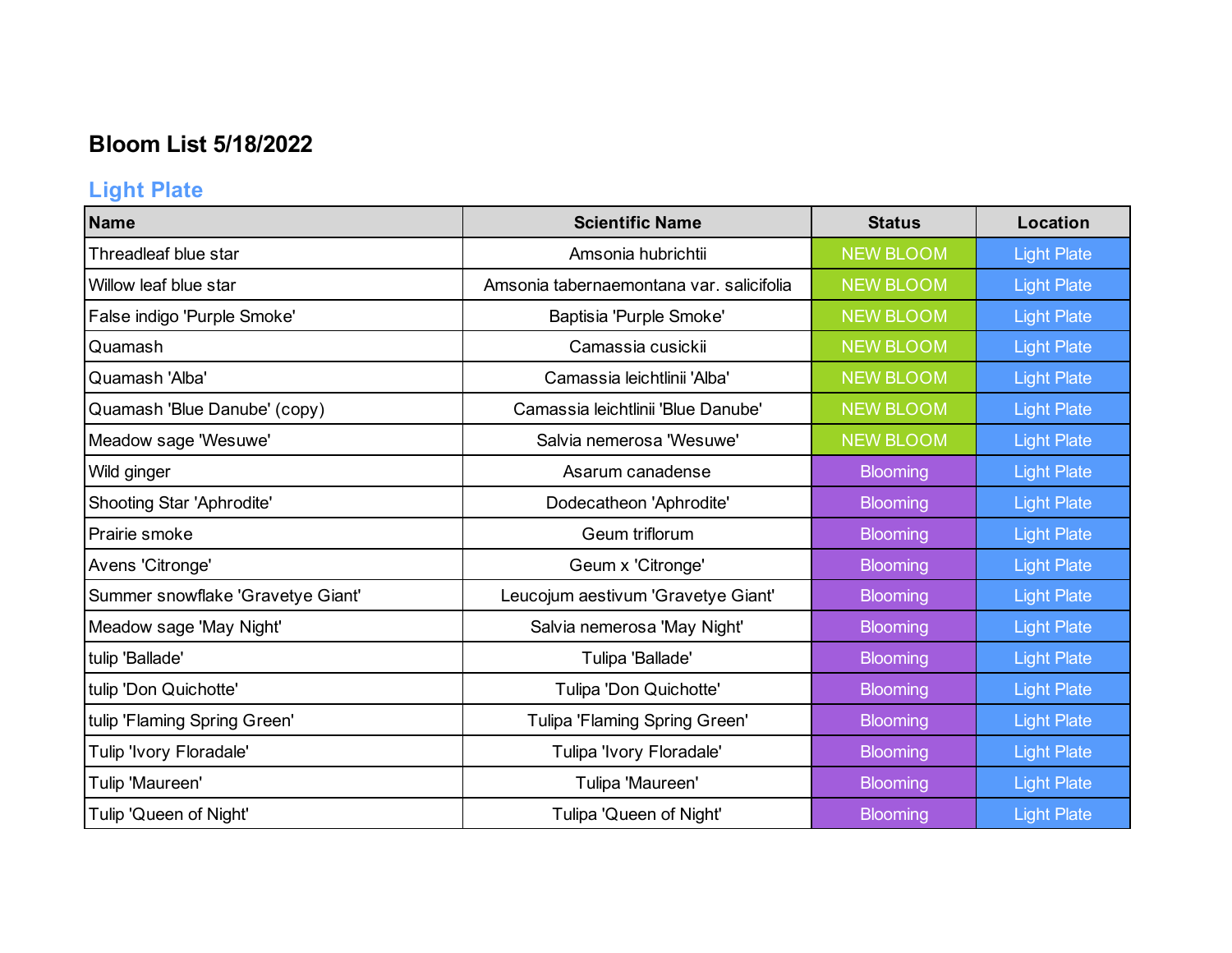| Tulip 'Spring Green'              | Tulipa 'Spring Green'                | <b>Blooming</b>      | <b>Light Plate</b> |
|-----------------------------------|--------------------------------------|----------------------|--------------------|
| Tulip 'Tres Chic'                 | Tulipa 'Tres Chic'                   | <b>Blooming</b>      | <b>Light Plate</b> |
| <b>Golden Alexanders</b>          | Zizia aurea                          | <b>Blooming</b>      | <b>Light Plate</b> |
| Grecian windflower 'Blue Shades'  | Anemone blanda 'Blue Shades'         | Done Blooming        | <b>Light Plate</b> |
| Glory of the Snow 'Blue Giant'    | Chionodoxa forbesii 'Blue Giant'     | Done Blooming        | <b>Light Plate</b> |
| Glory of the Snow 'Violet Beauty' | Chionodoxa luciliae 'Violet Beauty'  | Done Blooming        | <b>Light Plate</b> |
| Turkish glory of the snow         | Chionodoxa sardensis                 | Done Blooming        | <b>Light Plate</b> |
| Tommy crocus 'Barr's Purple'      | Crocus tommasinianus 'Barr's Purple' | Done Blooming        | <b>Light Plate</b> |
| Tommy crocus 'Ruby Giant'         | Crocus tommasinianus 'Ruby Giant'    | Done Blooming        | <b>Light Plate</b> |
| Crocus 'Pickwick'                 | Crocus vernus 'Pickwick'             | Done Blooming        | <b>Light Plate</b> |
| Crocus 'Vanguard'                 | Crocus vernus 'Vanguard'             | Done Blooming        | <b>Light Plate</b> |
| Persian lily 'Ivory Bells'        | Fritillaria persica 'Ivory Bells'    | Done Blooming        | <b>Light Plate</b> |
| Greater snowdrop                  | Galanthus elwesii                    | Done Blooming        | <b>Light Plate</b> |
| Grape hyacinth 'Superstar'        | Muscari armeniacum 'Superstar'       | <b>Done Blooming</b> | <b>Light Plate</b> |
| Daffodil 'Sailboat'               | Narcissus 'Sailboat'                 | Done Blooming        | <b>Light Plate</b> |
| Triandrus daffodil 'Thalia'       | Narcissus 'Thalia'                   | Done Blooming        | <b>Light Plate</b> |
| Daffodil 'W. P. Milner'           | Narcissus 'W. P. Milner'             | Done Blooming        | <b>Light Plate</b> |
| Turburgen squill                  | Scilla mischtschenkoana              | Done Blooming        | <b>Light Plate</b> |
| Tulip 'Lilac Wonder'              | Tulipa bakeri 'Lilac Wonder'         | Done Blooming        | <b>Light Plate</b> |
| Tulip 'Splendens'                 | Tulipa hageri 'Splendens'            | <b>Done Blooming</b> | <b>Light Plate</b> |
| Tulip 'Violacea Black Base'       | Tulipa humilis 'Violacea Black Base' | Done Blooming        | <b>Light Plate</b> |
| Polychrome tulip                  | Tulipa polychroma                    | Done Blooming        | <b>Light Plate</b> |
| Tulip 'Purissima'                 | Tulipa 'Purissima'                   | <b>Done Blooming</b> | <b>Light Plate</b> |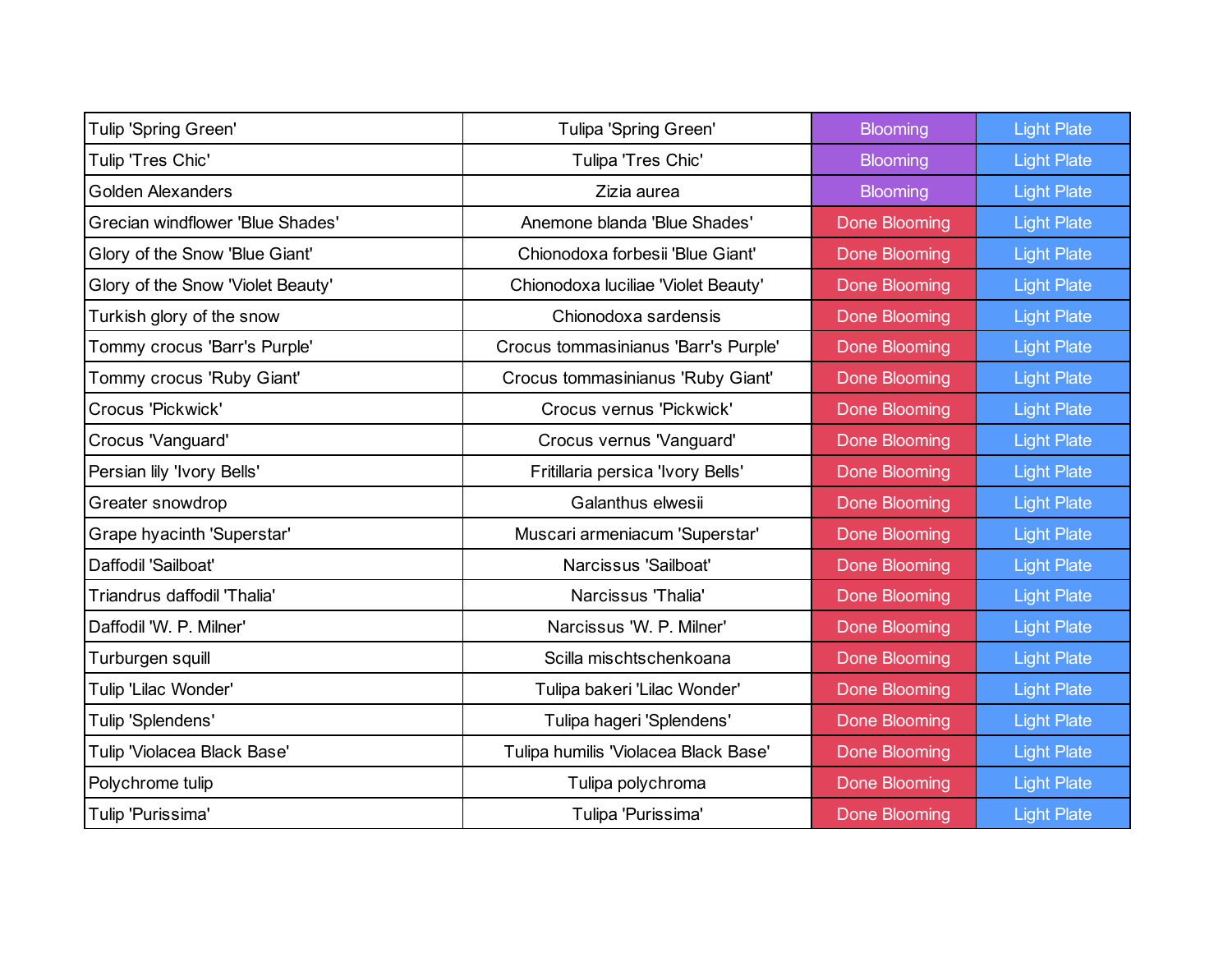| Turkestan tulip                    | Tulipa turkestanica                           | <b>Done Blooming</b>      | <b>Light Plate</b> |
|------------------------------------|-----------------------------------------------|---------------------------|--------------------|
| Urumiensis tulip                   | Tulipa urumiensis                             | Done Blooming             | <b>Light Plate</b> |
| Yarrow 'Moonshine'                 | Achillea 'Moonshine'                          | <b>Hasn't Bloomed Yet</b> | <b>Light Plate</b> |
| Giant hyssop 'Blue Fortune'        | Agastache 'Blue Fortune'                      | <b>Hasn't Bloomed Yet</b> | <b>Light Plate</b> |
| Ornamental onion                   | Allium atropurpureum                          | <b>Hasn't Bloomed Yet</b> | <b>Light Plate</b> |
| Light blue garlic                  | Allium caesium                                | <b>Hasn't Bloomed Yet</b> | <b>Light Plate</b> |
| Keeled garlic                      | Allium carinatum ssp. pulchellum              | <b>Hasn't Bloomed Yet</b> | <b>Light Plate</b> |
| Star of Persia                     | Allium christophii                            | <b>Hasn't Bloomed Yet</b> | <b>Light Plate</b> |
| Allium 'Summer Beauty'             | Allium lusitanicum 'Summer Beauty'            | <b>Hasn't Bloomed Yet</b> | <b>Light Plate</b> |
| Allium 'Millenium'                 | Allium 'Millenium'                            | <b>Hasn't Bloomed Yet</b> | <b>Light Plate</b> |
| Lead plant                         | Amorpha canescens                             | <b>Hasn't Bloomed Yet</b> | <b>Light Plate</b> |
| Blue star 'Blue Ice'               | Amsonia 'Blue Ice'                            | <b>Hasn't Bloomed Yet</b> | <b>Light Plate</b> |
| Wooly pearl everlasting            | Anaphalis triplinervis                        | <b>Hasn't Bloomed Yet</b> | <b>Light Plate</b> |
| Swamp milkweed                     | Asclepias incarnata                           | <b>Hasn't Bloomed Yet</b> | <b>Light Plate</b> |
| Common milkweed                    | Asclepias syriaca                             | <b>Hasn't Bloomed Yet</b> | <b>Light Plate</b> |
| Orange butterfly weed              | Asclepias tuberosa                            | <b>Hasn't Bloomed Yet</b> | <b>Light Plate</b> |
| Chinese astilbe 'Purple Lance'     | Astilbe chinensis var. taquetii 'Purpurlanze' | <b>Hasn't Bloomed Yet</b> | <b>Light Plate</b> |
| White false indigo                 | Baptisia alba var. macrophylla                | <b>Hasn't Bloomed Yet</b> | <b>Light Plate</b> |
| Sideoats grama grass               | Bouteloua curtipendula                        | <b>Hasn't Bloomed Yet</b> | <b>Light Plate</b> |
| Blue grama grass                   | Bouteloua gracilis 'Blonde Ambition'          | <b>Hasn't Bloomed Yet</b> | <b>Light Plate</b> |
| Korean feather reed grass          | Calamagrostis brachytricha                    | <b>Hasn't Bloomed Yet</b> | <b>Light Plate</b> |
| Feather reed grass 'Karl Foerster' | Calamagrostis x acutiflora 'Karl Foerster'    | <b>Hasn't Bloomed Yet</b> | <b>Light Plate</b> |
| Calamint                           | Calamintha nepeta ssp. nepeta                 | <b>Hasn't Bloomed Yet</b> | <b>Light Plate</b> |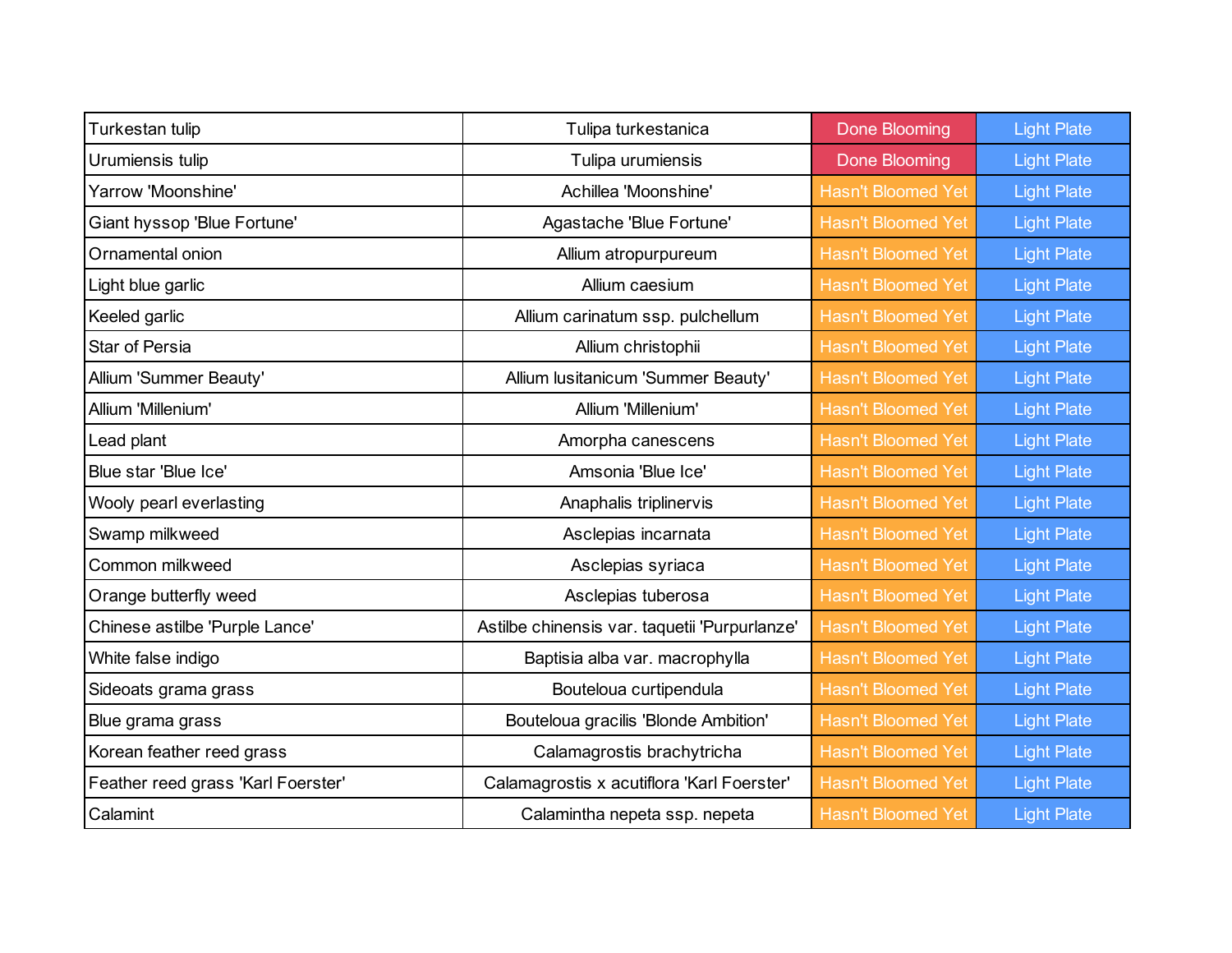| <b>Bluebeard 'Dark Knight'</b>     | Caryopteris x clandonensis 'Dark Knight' | <b>Hasn't Bloomed Yet</b> | <b>Light Plate</b> |
|------------------------------------|------------------------------------------|---------------------------|--------------------|
| Plumbago                           | Ceratostigma plumbaginoides              | <b>Hasn't Bloomed Yet</b> | <b>Light Plate</b> |
| Solitary clematis                  | Clematis integrifolia                    | <b>Hasn't Bloomed Yet</b> | <b>Light Plate</b> |
| Autumn crocus                      | Colchicum autumnale                      | <b>Hasn't Bloomed Yet</b> | <b>Light Plate</b> |
| White prairie clover (copy)        | Dalea candida                            | <b>Hasn't Bloomed Yet</b> | <b>Light Plate</b> |
| Purple prairie clover              | Dalea purpurea                           | <b>Hasn't Bloomed Yet</b> | <b>Light Plate</b> |
| Tufted hair grass                  | Deschampsia cespitosa                    | <b>Hasn't Bloomed Yet</b> | <b>Light Plate</b> |
| Rusty foxglove                     | Digitalis ferruginea                     | <b>Hasn't Bloomed Yet</b> | <b>Light Plate</b> |
| Pale purple coneflower             | Echinacea pallida                        | <b>Hasn't Bloomed Yet</b> | <b>Light Plate</b> |
| Yellow coneflower                  | Echinacea paradoxa                       | <b>Hasn't Bloomed Yet</b> | <b>Light Plate</b> |
| Coneflower 'Pixie Medowbrite'      | Echinacea 'Pixie Meadowbrite'            | <b>Hasn't Bloomed Yet</b> | <b>Light Plate</b> |
| Purple coneflower 'Green Edge'     | Echinacea purpurea 'Green Edge'          | <b>Hasn't Bloomed Yet</b> | <b>Light Plate</b> |
| Purple coneflower 'Virgin'         | Echinacea purpurea 'Virgin'              | <b>Hasn't Bloomed Yet</b> | <b>Light Plate</b> |
| Wavyleaf purple coneflower         | Echinacea simulata                       | <b>Hasn't Bloomed Yet</b> | <b>Light Plate</b> |
| Tennessee coneflower               | Echinacea tennesseensis                  | <b>Hasn't Bloomed Yet</b> | <b>Light Plate</b> |
| Purple lovegrass                   | Eragrostis spectabilis                   | <b>Hasn't Bloomed Yet</b> | <b>Light Plate</b> |
| Mediterranean sea holly            | Eryngium bourgatii                       | <b>Hasn't Bloomed Yet</b> | <b>Light Plate</b> |
| Sea holly 'Big Blue'               | Eryngium x zabelii 'Big Blue'            | <b>Hasn't Bloomed Yet</b> | <b>Light Plate</b> |
| Rattlesnake master                 | Eryngium yuccifolium                     | <b>Hasn't Bloomed Yet</b> | <b>Light Plate</b> |
| Tall boneset                       | Eupatorium altissimum                    | <b>Hasn't Bloomed Yet</b> | <b>Light Plate</b> |
| Flowering spurge                   | Euphorbia corollata                      | <b>Hasn't Bloomed Yet</b> | <b>Light Plate</b> |
| Bee Blossom 'Whirling Butterflies' | Gaura lindheimeri 'Whirling Butterflies' | <b>Hasn't Bloomed Yet</b> | <b>Light Plate</b> |
| Bottle gentian                     | Gentiana andrewsii                       | <b>Hasn't Bloomed Yet</b> | <b>Light Plate</b> |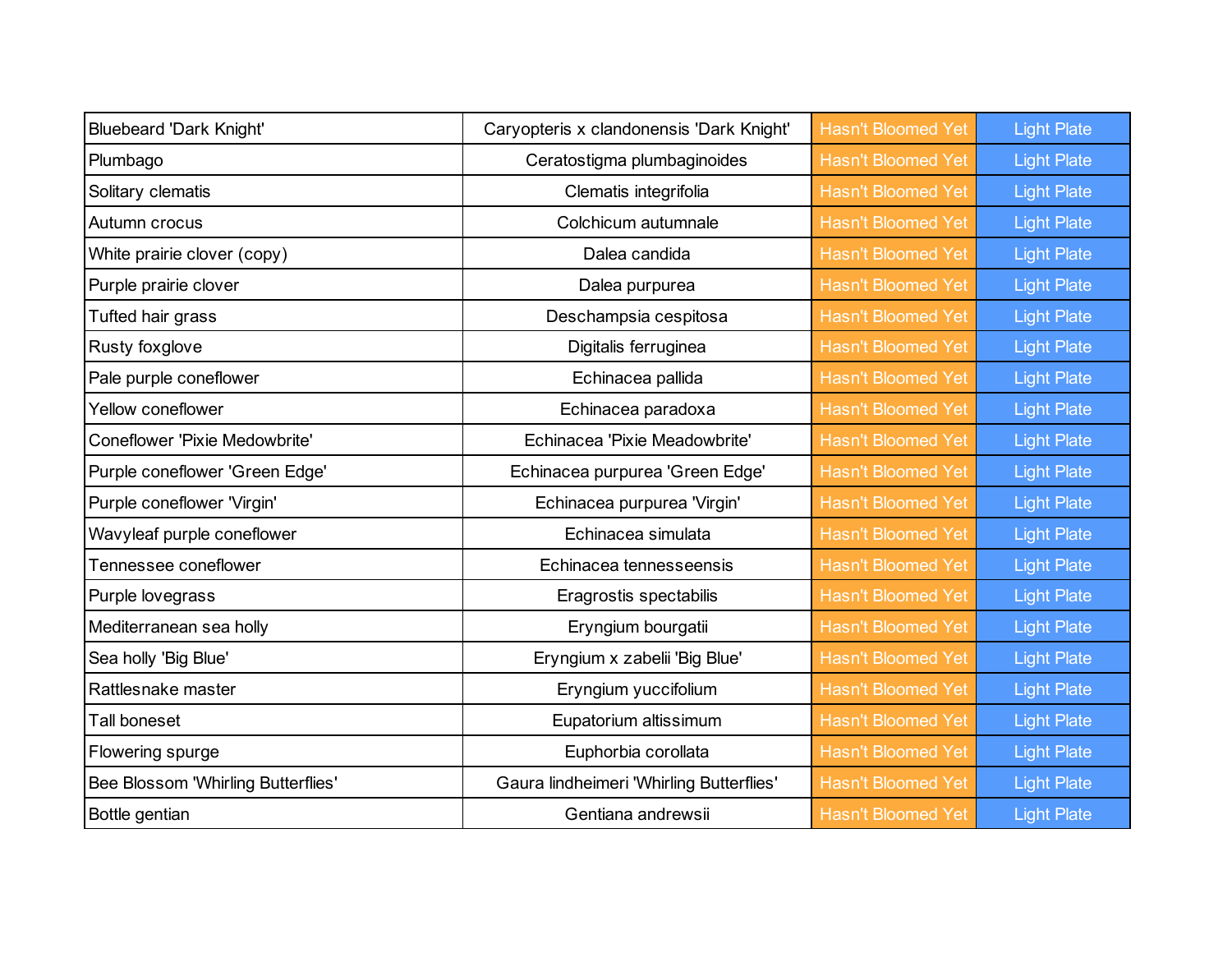| Japanese cranesbill               | Geranium soboliferum                | <b>Hasn't Bloomed Yet</b> | <b>Light Plate</b> |
|-----------------------------------|-------------------------------------|---------------------------|--------------------|
| Sneezeweed 'Moerheim Beauty'      | Helenium 'Moerheim Beauty'          | <b>Hasn't Bloomed Yet</b> | <b>Light Plate</b> |
| Daylily 'Chicago Apache'          | Hemerocallis 'Chicago Apache'       | <b>Hasn't Bloomed Yet</b> | <b>Light Plate</b> |
| Prairie blazing star              | Liatris aspera                      | <b>Hasn't Bloomed Yet</b> | <b>Light Plate</b> |
| <b>Blazing star</b>               | Liatris pycnostachya                | <b>Hasn't Bloomed Yet</b> | <b>Light Plate</b> |
| White blazing star                | Liatris spicata 'Alba'              | <b>Hasn't Bloomed Yet</b> | <b>Light Plate</b> |
| Scottish lovage                   | Ligusticum scoticum                 | <b>Hasn't Bloomed Yet</b> | <b>Light Plate</b> |
| Sea lavender                      | Limonium latifolium                 | <b>Hasn't Bloomed Yet</b> | <b>Light Plate</b> |
| Winged loosestrife                | Lythrum alatum                      | <b>Hasn't Bloomed Yet</b> | <b>Light Plate</b> |
| Moor grass 'Dauerstrahl'          | Molinia caerulea 'Dauerstrahl'      | <b>Hasn't Bloomed Yet</b> | <b>Light Plate</b> |
| Moor grass 'Moorflamme'           | Molinia caerulea 'Moorflamme'       | <b>Hasn't Bloomed Yet</b> | <b>Light Plate</b> |
| Eastern beebalm                   | Monarda bradburiana                 | <b>Hasn't Bloomed Yet</b> | <b>Light Plate</b> |
| Catmint 'Walker's Low'            | Nepeta racemosa 'Walker's Low'      | <b>Hasn't Bloomed Yet</b> | <b>Light Plate</b> |
| <b>Catmint 'Sweet Dreams'</b>     | Nepeta subsessilis 'Sweet Dreams'   | <b>Hasn't Bloomed Yet</b> | <b>Light Plate</b> |
| Samson's snakeroot                | Orbexilum penduculatum              | <b>Hasn't Bloomed Yet</b> | <b>Light Plate</b> |
| Ornamental oregano 'Herrenhausen' | Origanum laevigatum 'Herrenhausen'  | <b>Hasn't Bloomed Yet</b> | <b>Light Plate</b> |
| Red switch grass 'Shenandoah'     | Panicum virgatum 'Shenandoah'       | <b>Hasn't Bloomed Yet</b> | <b>Light Plate</b> |
| Oriental poppy 'Scarlett O'Hara'  | Papaver orientale 'Scarlett O'Hara' | <b>Hasn't Bloomed Yet</b> | <b>Light Plate</b> |
| Wild quinine                      | Parthenium integrifolium            | <b>Hasn't Bloomed Yet</b> | <b>Light Plate</b> |
| Fountain grass 'Cassian'          | Pennisetum alopecuroides 'Cassian'  | <b>Hasn't Bloomed Yet</b> | <b>Light Plate</b> |
| Annual fountain grass 'Sunset'    | Pennisetum setaceum 'Sunset'        | <b>Hasn't Bloomed Yet</b> | <b>Light Plate</b> |
| Foxglove beardtongue              | Pentsemon digitalis                 | <b>Hasn't Bloomed Yet</b> | <b>Light Plate</b> |
| Hairy beardtongue                 | Pentsemon hirsutus                  | <b>Hasn't Bloomed Yet</b> | <b>Light Plate</b> |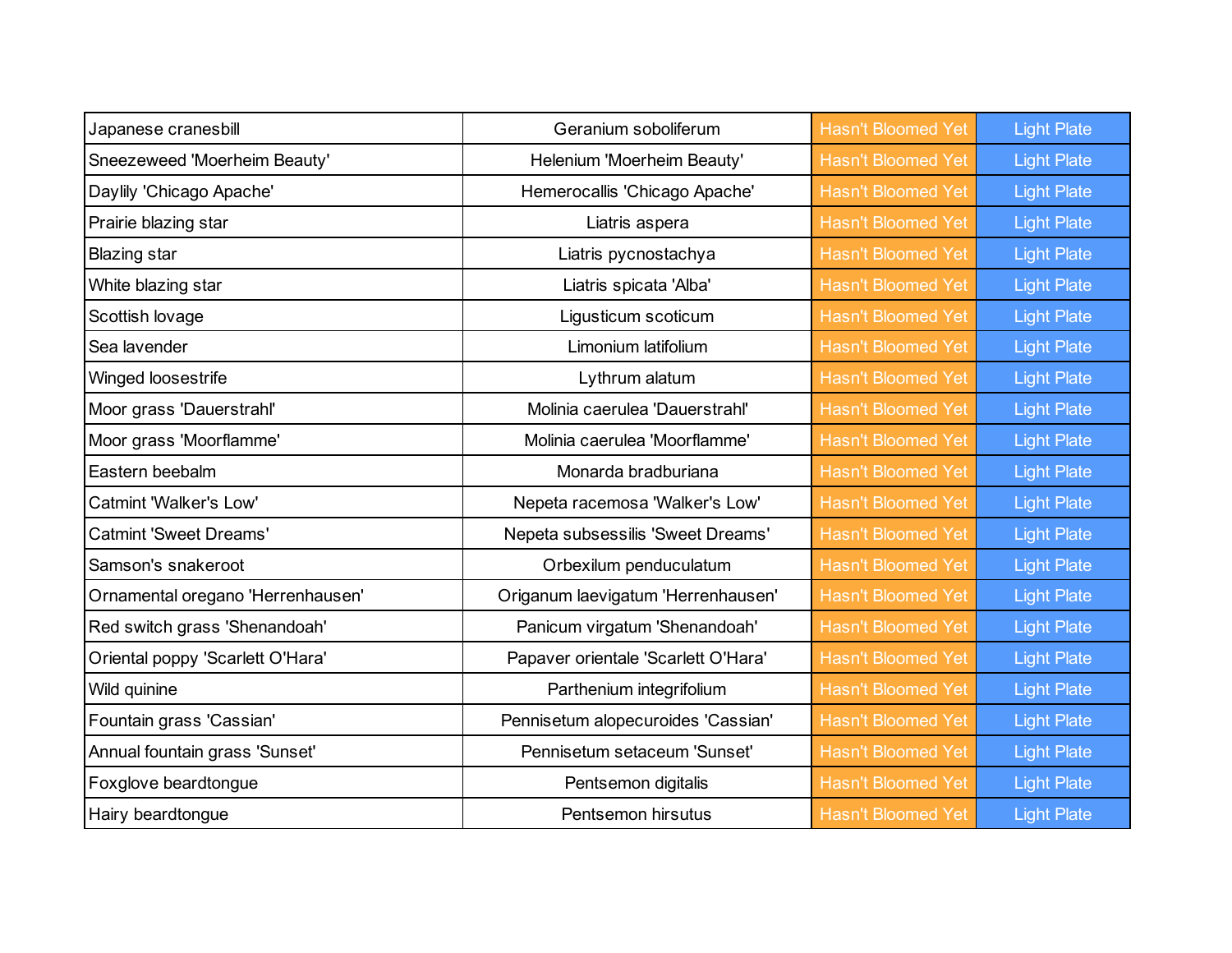| Russian sage 'Little Spire'     | Perovskia atriplicifolia 'Little Spire' | <b>Hasn't Bloomed Yet</b> | <b>Light Plate</b> |
|---------------------------------|-----------------------------------------|---------------------------|--------------------|
| Blunt mountain mint             | Pycnanthemum muticum                    | <b>Hasn't Bloomed Yet</b> | <b>Light Plate</b> |
| American mountain mint          | Pycnanthemum virginianum                | <b>Hasn't Bloomed Yet</b> | <b>Light Plate</b> |
| Prairie petunia                 | Ruellia humilis                         | <b>Hasn't Bloomed Yet</b> | <b>Light Plate</b> |
| Meadow sage 'Lurie'             | Salvia 'Lurie'                          | <b>Hasn't Bloomed Yet</b> | <b>Light Plate</b> |
| Meadow sage 'Amethyst'          | Salvia nemerosa 'Amethyst'              | <b>Hasn't Bloomed Yet</b> | <b>Light Plate</b> |
| Meadow sage 'Crystal Blue'      | Salvia nemerosa 'Crystal Blue'          | <b>Hasn't Bloomed Yet</b> | <b>Light Plate</b> |
| Meadow sage 'Purple Rain'       | Salvia verticillata 'Purple Rain'       | <b>Hasn't Bloomed Yet</b> | <b>Light Plate</b> |
| Meadow sage 'Blue Hill'         | Salvia x sylvestris 'Blue Hill'         | <b>Hasn't Bloomed Yet</b> | <b>Light Plate</b> |
| Meadow sage 'Dear Anja'         | Salvia x sylvestris 'Dear Anja'         | <b>Hasn't Bloomed Yet</b> | <b>Light Plate</b> |
| Meadow sage 'Rugen'             | Salvia x sylvestris 'Rugen'             | <b>Hasn't Bloomed Yet</b> | <b>Light Plate</b> |
| Soapwort 'Max Frei'             | Saponaria x lempergii 'Max Frei'        | <b>Hasn't Bloomed Yet</b> | <b>Light Plate</b> |
| ittle bluestem                  | Schizachyrium scoparium                 | <b>Hasn't Bloomed Yet</b> | <b>Light Plate</b> |
| ittle bluestem 'Blue Heaven'    | Schizachyrium scoparium 'Blue Heaven'   | <b>Hasn't Bloomed Yet</b> | <b>Light Plate</b> |
| Little bluestem ' Ha Ha Tonka'  | Schizachyrium scoparium 'Ha Ha Tonka'   | <b>Hasn't Bloomed Yet</b> | <b>Light Plate</b> |
| Little bluestem 'Little Luke'   | Schizachyrium scoparium 'Little Luke'   | <b>Hasn't Bloomed Yet</b> | <b>Light Plate</b> |
| Little bluestem 'Prairie Blues' | Schizachyrium scoparium 'Prairie Blues' | <b>Hasn't Bloomed Yet</b> | <b>Light Plate</b> |
| Little bluestem 'The Blues'     | Schizachyrium scoparium 'The Blues'     | <b>Hasn't Bloomed Yet</b> | <b>Light Plate</b> |
| Autumn moor grass               | Sedum autunmnalis                       | <b>Hasn't Bloomed Yet</b> | <b>Light Plate</b> |
| Compass plant                   | Silphium laciniatum                     | <b>Hasn't Bloomed Yet</b> | <b>Light Plate</b> |
| Prairie dropseed                | Sporobolus heterolepis                  | <b>Hasn't Bloomed Yet</b> | <b>Light Plate</b> |
| betony 'Hummelo' (copy)         | Stachys officinalis 'Hummelo'           | <b>Hasn't Bloomed Yet</b> | <b>Light Plate</b> |
| betony 'Rosea'                  | Stachys officinalis 'Rosea'             | <b>Hasn't Bloomed Yet</b> | <b>Light Plate</b> |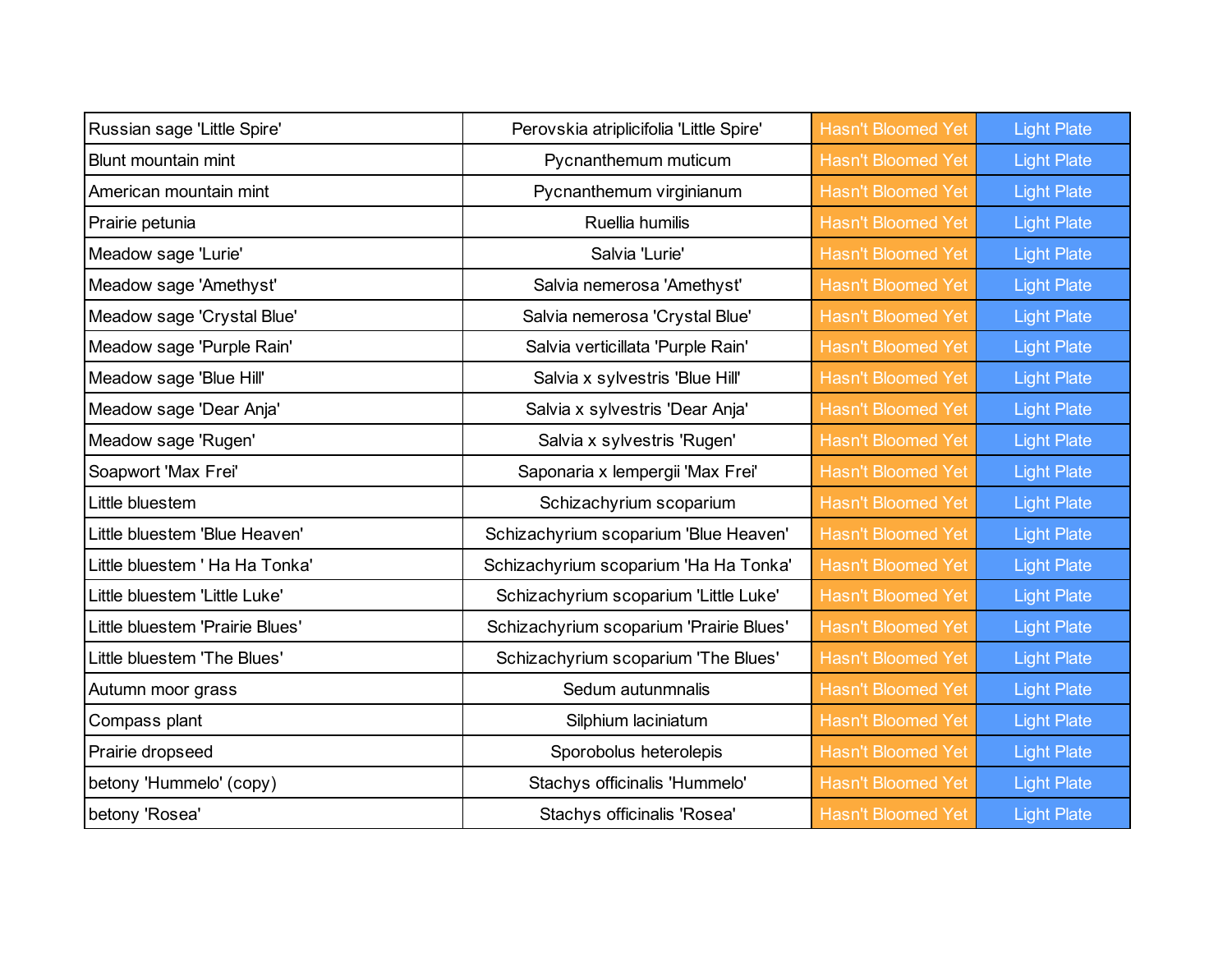| betony 'Summer Crush'          | Stachys officinalis 'Summer Crush'   | Hasn't Bloomed Yet        | <b>Light Plate</b> |
|--------------------------------|--------------------------------------|---------------------------|--------------------|
| Stokes' aster 'Peachie's Pick' | Stokesia laevis 'Peachie's Pick'     | <b>Hasn't Bloomed Yet</b> | <b>Light Plate</b> |
| aster 'Little Carlow'          | Symphyotrichum 'Little Carlow        | <b>Hasn't Bloomed Yet</b> | <b>Light Plate</b> |
| Purpletop                      | Tridens flavus                       | <b>Hasn't Bloomed Yet</b> | <b>Light Plate</b> |
| American blue vervain          | Verbena hastata                      | <b>Hasn't Bloomed Yet</b> | <b>Light Plate</b> |
| Culver's Root 'Pink Glow'      | Veronicastrum virginicum 'Pink Glow' | <b>Hasn't Bloomed Yet</b> | <b>Light Plate</b> |
| Chaste tree                    | Vitex agnus-castus                   | <b>Hasn't Bloomed Yet</b> | <b>Light Plate</b> |
| Heart-leaved meadow parsnip    | Zizia aptera                         | <b>Hasn't Bloomed Yet</b> | <b>Light Plate</b> |

### **Dark Plate**

| <b>Name</b>                 | <b>Scientific Name</b>                | <b>Status</b>    | Location          |
|-----------------------------|---------------------------------------|------------------|-------------------|
| Quamash                     | Camassia cusickii                     | <b>NEW BLOOM</b> | <b>Dark Plate</b> |
| Quamash 'Blue Danube'       | Camassia leichtlinii 'Blue Danube'    | <b>NEW BLOOM</b> | Dark Plate        |
| <b>Fringe tree</b>          | Chionanthus virginicus                | <b>NEW BLOOM</b> | <b>Dark Plate</b> |
| Cranesbill 'Claridge Druce' | Geranium x oxonianum 'Claridge Druce' | <b>NEW BLOOM</b> | <b>Dark Plate</b> |
| Virginia waterleaf (copy)   | Hydrophyllum virginianum              | <b>NEW BLOOM</b> | <b>Dark Plate</b> |
| Umbrella magnolia           | Magnolia tripetala                    | <b>NEW BLOOM</b> | <b>Dark Plate</b> |
| False Solomon's seal        | Maianthemum racemosum                 | <b>NEW BLOOM</b> | <b>Dark Plate</b> |
| Tree peony 'Renkaku'        | Paeonia suffruticosa 'Renkaku'        | NEW BLOOM        | <b>Dark Plate</b> |
| <b>Red Trillium</b>         | Trillium erectum                      | <b>NEW BLOOM</b> | <b>Dark Plate</b> |
| Purple sensation allium     | Allium aflatunese 'Purple Sensation'  | <b>Blooming</b>  | <b>Dark Plate</b> |
| Jack-in-the-Pulpit          | Arisaema triphyllum                   | <b>Blooming</b>  | <b>Dark Plate</b> |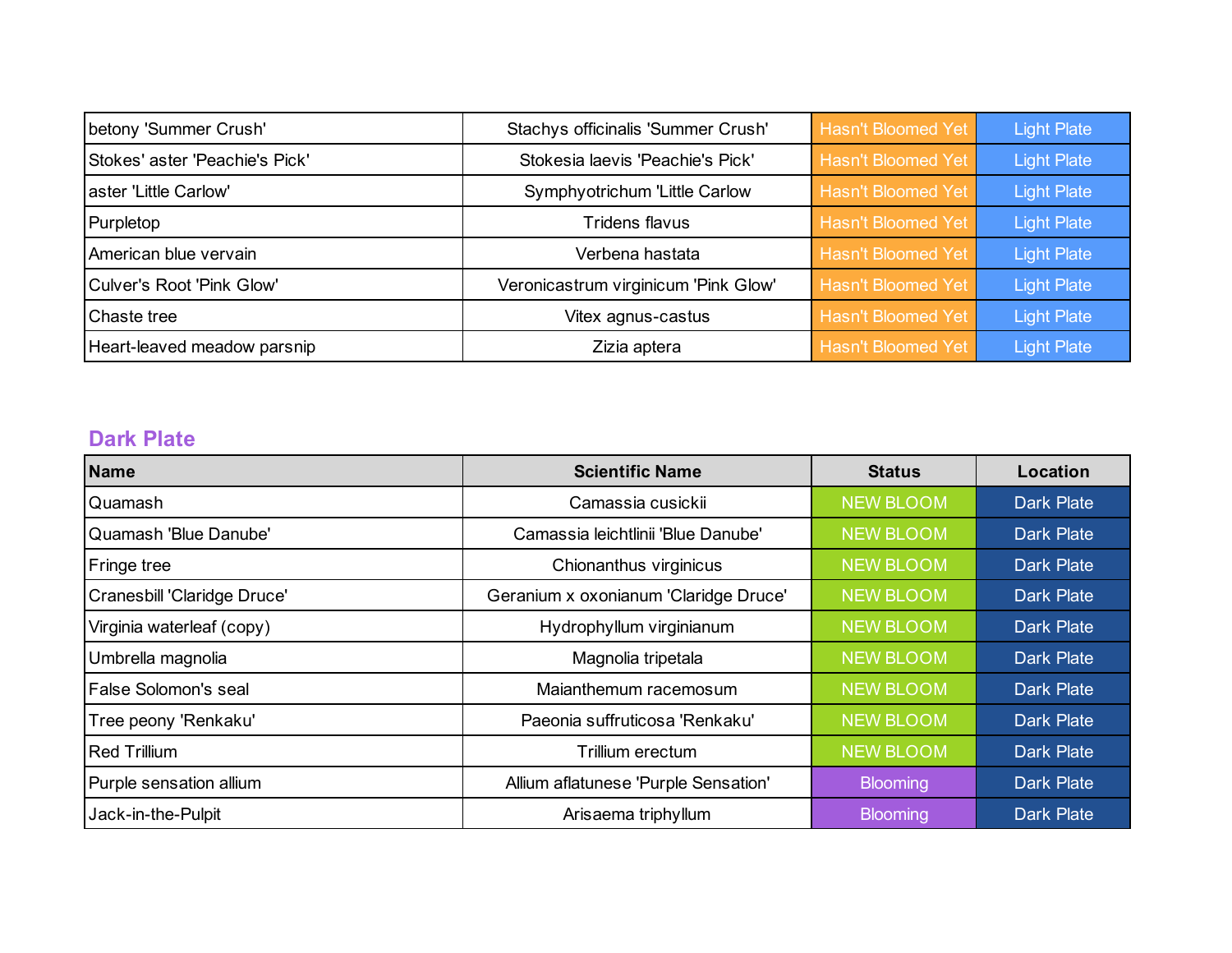| Wild ginger                       | Asarum canadense                   | <b>Blooming</b> | <b>Dark Plate</b> |
|-----------------------------------|------------------------------------|-----------------|-------------------|
| Siberian bugloss                  | Brunnera macrophylla               | <b>Blooming</b> | <b>Dark Plate</b> |
| Brome-like sedge                  | Carex bromoides                    | <b>Blooming</b> | <b>Dark Plate</b> |
| Pennsylvania sedge 'Straw Hat'    | Carex pennsylvanica 'Straw Hat'    | <b>Blooming</b> | <b>Dark Plate</b> |
| Shooting star 'Aphrodite'         | Dodecatheon 'Aphrodite'            | <b>Blooming</b> | <b>Dark Plate</b> |
| Longspur barrenwort 'Lilafee'     | Epimedium grandiflorum 'Lilafee'   | <b>Blooming</b> | <b>Dark Plate</b> |
| Persian lily                      | Fritillaria persica                | <b>Blooming</b> | <b>Dark Plate</b> |
| Wild geranium                     | Geranium maculatum                 | <b>Blooming</b> | <b>Dark Plate</b> |
| Cranesbill 'Max Frei'             | Geranium sanguineum 'Max Frei'     | <b>Blooming</b> | <b>Dark Plate</b> |
| Prairie smoke                     | Geum triflorum                     | <b>Blooming</b> | <b>Dark Plate</b> |
| Lenten rose                       | Helleborus orientalis              | <b>Blooming</b> | <b>Dark Plate</b> |
| Spring snowflake 'Gravetye Giant' | Leucojum aestivum 'Gravetye Giant' | <b>Blooming</b> | <b>Dark Plate</b> |
| Sweet gum                         | Liquidambar stryaciflua            | <b>Blooming</b> | <b>Dark Plate</b> |
| Virginia bluebells                | Mertensia virginica                | <b>Blooming</b> | <b>Dark Plate</b> |
| Greek valerian                    | Polemonium caeruleum               | <b>Blooming</b> | <b>Dark Plate</b> |
| Jacob's ladder                    | Polemonium reptans                 | <b>Blooming</b> | <b>Dark Plate</b> |
| Chinquapin oak                    | Quercus muehlenbergii              | <b>Blooming</b> | <b>Dark Plate</b> |
| Wild stonecrop                    | Sedum ternatum                     | <b>Blooming</b> | <b>Dark Plate</b> |
| Foamflower 'Elizabeth Oliver'     | Tiarella 'Elizabeth Oliver'        | <b>Blooming</b> | <b>Dark Plate</b> |
| Large-flowered Trillium           | Trillium grandiflorum              | <b>Blooming</b> | <b>Dark Plate</b> |
| Prairie trilium                   | Trillium recurvatum                | <b>Blooming</b> | <b>Dark Plate</b> |
| Tulip 'Ballade'                   | Tulipa 'Ballade'                   | <b>Blooming</b> | <b>Dark Plate</b> |
| Tulip 'Black Parrot'              | Tulipa 'Black Parrot'              | <b>Blooming</b> | <b>Dark Plate</b> |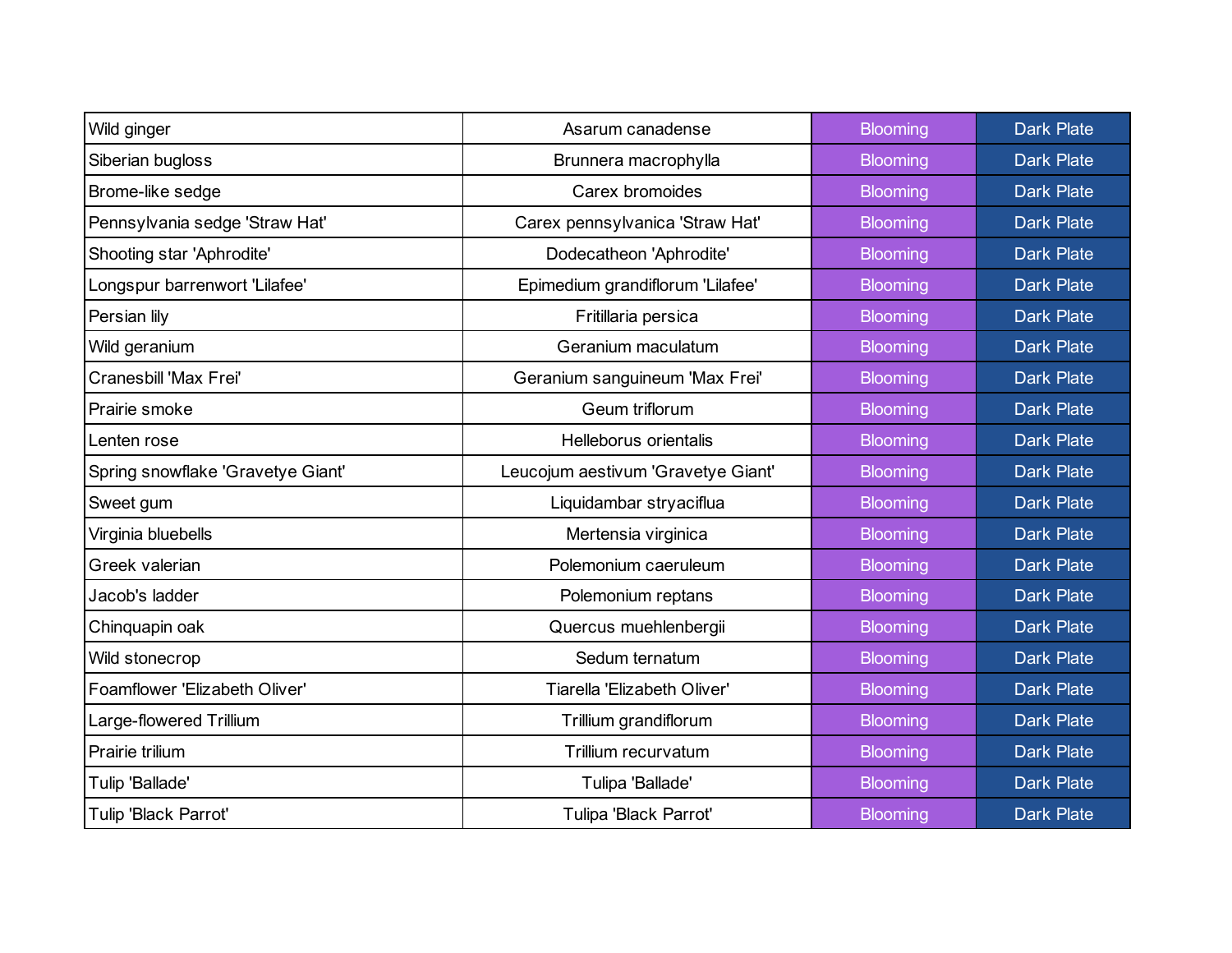| Tulip 'Don Quichotte'          | Tulipa 'Don Quichotte'              | <b>Blooming</b>      | <b>Dark Plate</b> |
|--------------------------------|-------------------------------------|----------------------|-------------------|
| Tulip 'Flaming Spring Green'   | Tulipa 'Flaming Spring Green'       | <b>Blooming</b>      | <b>Dark Plate</b> |
| Tulip 'Maureen'                | Tulipa 'Maureen'                    | <b>Blooming</b>      | <b>Dark Plate</b> |
| Tulip 'Queen of Night'         | Tulipa 'Queen of Night'             | <b>Blooming</b>      | <b>Dark Plate</b> |
| Tulip 'Spring Green'           | <b>Tulipa 'Spring Green'</b>        | <b>Blooming</b>      | <b>Dark Plate</b> |
| Price's Violet                 | Viola priceana                      | <b>Blooming</b>      | <b>Dark Plate</b> |
| Wood anemone                   | Anemone nemerosa                    | <b>Done Blooming</b> | <b>Dark Plate</b> |
| Wood anemone 'Royal Blue'      | Anemone nemerosa 'Royal Blue'       | <b>Done Blooming</b> | <b>Dark Plate</b> |
| Plantain sedge                 | Carex plantaginea                   | <b>Done Blooming</b> | <b>Dark Plate</b> |
| Glory of the snow 'Blue Giant' | Chionodoxa forbesii 'Blue Giant'    | <b>Done Blooming</b> | <b>Dark Plate</b> |
| Turkish glory of the snow      | Chionodoxa sardensis                | Done Blooming        | <b>Dark Plate</b> |
| Bishop's Hat 'Sulphureum'      | Epimedium x versicolor 'Sulphureum' | <b>Done Blooming</b> | <b>Dark Plate</b> |
| Siberian Fritillary            | Fritillaria pallidaflora            | <b>Done Blooming</b> | <b>Dark Plate</b> |
| Greater snowdrop               | Galanthus elwesii                   | <b>Done Blooming</b> | <b>Dark Plate</b> |
| Ozark witch hazel              | Hamamelis vernalis                  | <b>Done Blooming</b> | <b>Dark Plate</b> |
| Common witch hazel             | Hamamelis virginiana                | <b>Done Blooming</b> | <b>Dark Plate</b> |
| Twinleaf                       | Jeffersonia diphylla                | <b>Done Blooming</b> | <b>Dark Plate</b> |
| Magnolia 'Butterflies'         | Magnolia 'Butterflies'              | <b>Done Blooming</b> | <b>Dark Plate</b> |
| Poet's Daffodil                | Narcissus 'Actea'                   | Done Blooming        | <b>Dark Plate</b> |
| Daffodil 'Sailboat'            | Narcissus 'Sailboat'                | <b>Done Blooming</b> | <b>Dark Plate</b> |
| Triandrus daffodil 'Thalia'    | Narcissus 'Thalia'                  | <b>Done Blooming</b> | <b>Dark Plate</b> |
| Daffodil 'W. P. Milner'        | Narcissus 'W. P. Milner'            | <b>Done Blooming</b> | <b>Dark Plate</b> |
| Turbergen squill               | Scilla mischtschenkoana             | <b>Done Blooming</b> | <b>Dark Plate</b> |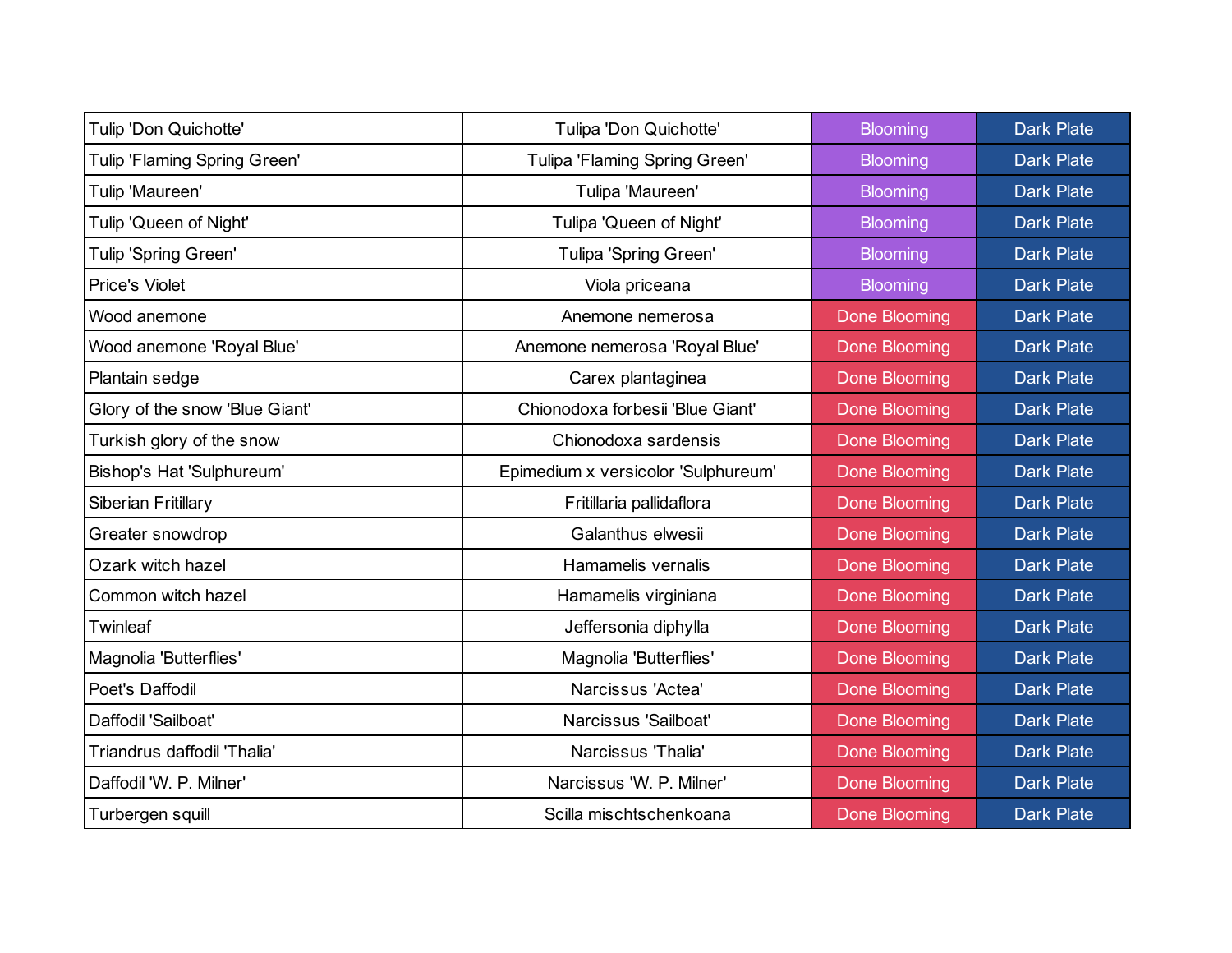| Tulip 'Ivory Floradale'      | Tulipa 'Ivory Floradale'                    | <b>Done Blooming</b>      | <b>Dark Plate</b> |
|------------------------------|---------------------------------------------|---------------------------|-------------------|
| Polychrome Tulip             | Tulipa polychroma                           | <b>Done Blooming</b>      | <b>Dark Plate</b> |
| Tulip 'Purissima'            | Tulipa 'Purissima'                          | Done Blooming             | <b>Dark Plate</b> |
| <b>Turkestan Tulip</b>       | Tulipa turkestanica                         | <b>Done Blooming</b>      | <b>Dark Plate</b> |
| Large-flowered bellwort      | Uvularia grandiflora                        | <b>Done Blooming</b>      | <b>Dark Plate</b> |
| <b>Bear's Breeches</b>       | Acanthus spinosus                           | <b>Hasn't Bloomed Yet</b> | <b>Dark Plate</b> |
| Yarrow 'Credo'               | Achillea 'Credo'                            | <b>Hasn't Bloomed Yet</b> | <b>Dark Plate</b> |
| Yarrow 'Walther Funcke'      | Achillea 'Walther Funcke'                   | <b>Hasn't Bloomed Yet</b> | <b>Dark Plate</b> |
| Azure Monkshood              | Acontium fischeri                           | <b>Hasn't Bloomed Yet</b> | <b>Dark Plate</b> |
| White baneberry              | Actaea pachypoda                            | <b>Hasn't Bloomed Yet</b> | <b>Dark Plate</b> |
| <b>Black cohosh</b>          | Actaea racemosa                             | <b>Hasn't Bloomed Yet</b> | <b>Dark Plate</b> |
| Red baneberry                | Actaea rubra                                | <b>Hasn't Bloomed Yet</b> | <b>Dark Plate</b> |
| bugbane 'James Compton'      | Actaea simplex 'James Compton'              | <b>Hasn't Bloomed Yet</b> | <b>Dark Plate</b> |
| Giant hyssop 'Blue Fortune'  | Agastache 'Blue Fortune'                    | <b>Hasn't Bloomed Yet</b> | <b>Dark Plate</b> |
| White snakeroot              | Ageratina altissima                         | <b>Hasn't Bloomed Yet</b> | <b>Dark Plate</b> |
| Star of Persia               | Allium christophii                          | <b>Hasn't Bloomed Yet</b> | <b>Dark Plate</b> |
| Allium 'Summer Beauty'       | Allium lusitanicum 'Summer Beauty'          | <b>Hasn't Bloomed Yet</b> | <b>Dark Plate</b> |
| Drumstick allium             | Allium sphaerocephalon                      | <b>Hasn't Bloomed Yet</b> | <b>Dark Plate</b> |
| Allium 'Windy City'          | Allium "Windy City'                         | <b>Hasn't Bloomed Yet</b> | <b>Dark Plate</b> |
| Japanese anemone 'Praecox'   | Anemone hupehensis 'Praecox'                | <b>Hasn't Bloomed Yet</b> | <b>Dark Plate</b> |
| Japanese anemone 'Splendens' | Anemone hupehensis var. japonica 'Splendens | <b>Hasn't Bloomed Yet</b> | <b>Dark Plate</b> |
| Prairie Indian plantain      | Arnoglossum plantagineum                    | <b>Hasn't Bloomed Yet</b> | <b>Dark Plate</b> |
| <b>Goatsbeard 'Horatio'</b>  | Aruncus 'Horatio'                           | <b>Hasn't Bloomed Yet</b> | <b>Dark Plate</b> |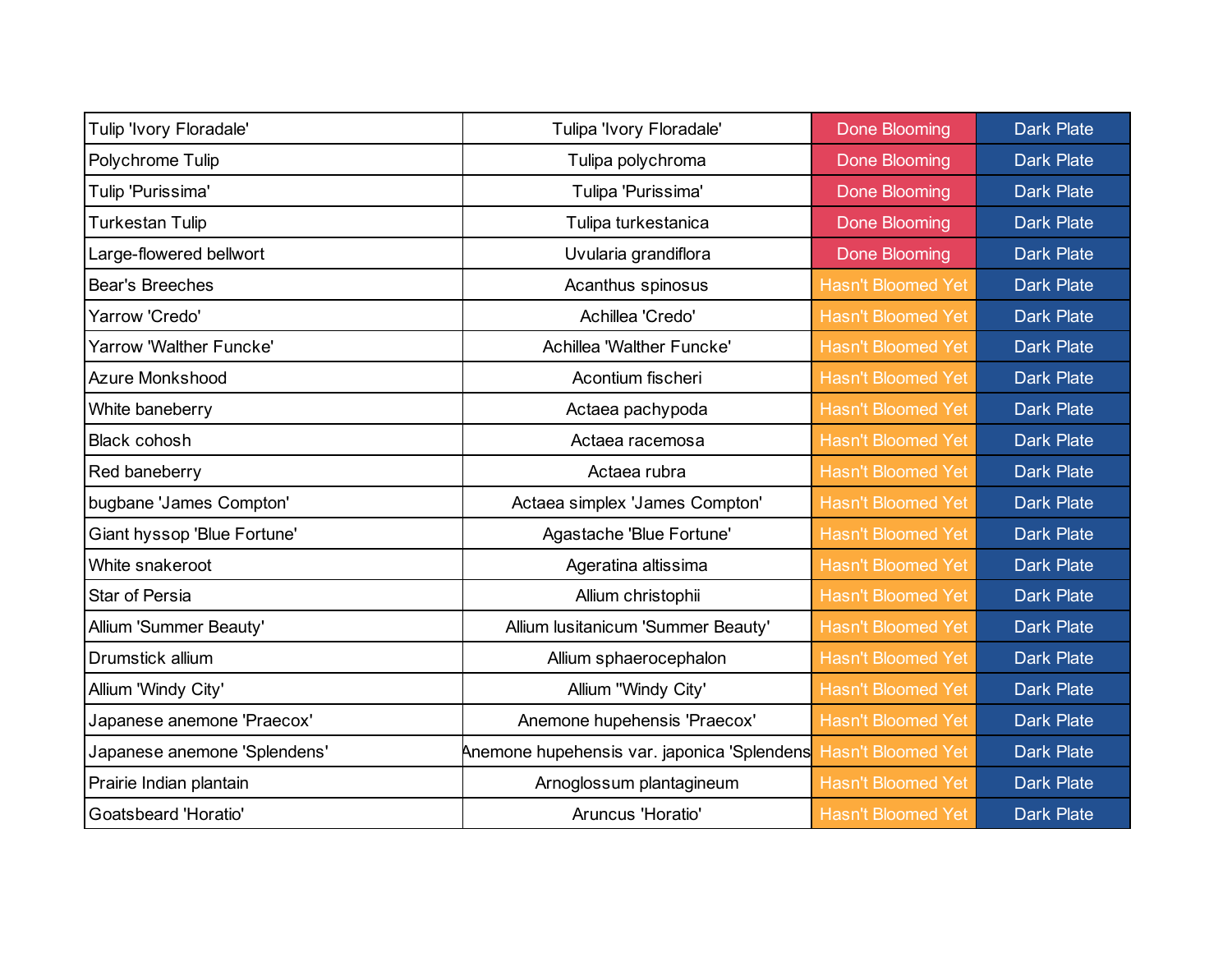| <b>Goatsbeard 'Misty Lace'</b>         | Aruncus 'Misty Lace'                          | <b>Hasn't Bloomed Yet</b> | <b>Dark Plate</b> |
|----------------------------------------|-----------------------------------------------|---------------------------|-------------------|
| Swamp milkweed                         | Asclepias incarnata                           | <b>Hasn't Bloomed Yet</b> | <b>Dark Plate</b> |
| Common milkweed                        | Asclepias syriaca                             | <b>Hasn't Bloomed Yet</b> | <b>Dark Plate</b> |
| Whorled milkweed                       | Asclepias verticillata                        | <b>Hasn't Bloomed Yet</b> | <b>Dark Plate</b> |
| Tatarian aster 'Jindai'                | Aster tataricus 'Jindai'                      | <b>Hasn't Bloomed Yet</b> | <b>Dark Plate</b> |
| Aster 'Monarch'                        | Aster x frikartii 'Monch'                     | <b>Hasn't Bloomed Yet</b> | <b>Dark Plate</b> |
| Chinese astilbe 'Purple Candle'        | Astilbe chinensis 'Purpurkerze'               | <b>Hasn't Bloomed Yet</b> | <b>Dark Plate</b> |
| Chinese astilbe 'Purple Lance'         | Astilbe chinensis var. taquetii 'Purpurlanze' | <b>Hasn't Bloomed Yet</b> | <b>Dark Plate</b> |
| Masterwort 'Roma'                      | Astrantia major 'Roma'                        | <b>Hasn't Bloomed Yet</b> | <b>Dark Plate</b> |
| White false indigo                     | Baptisia alba var. macrophylla                | <b>Hasn't Bloomed Yet</b> | <b>Dark Plate</b> |
| Calamint                               | Calamintha nepeta ssp. nepeta                 | <b>Hasn't Bloomed Yet</b> | <b>Dark Plate</b> |
| Purple poppy mallow                    | Callirhoe involucrata                         | <b>Hasn't Bloomed Yet</b> | <b>Dark Plate</b> |
| <b>Clustered bellflower 'Caroline'</b> | Campanula glomerata 'Caroline'                | <b>Hasn't Bloomed Yet</b> | <b>Dark Plate</b> |
| White-tinged sedge                     | Carex albicans                                | <b>Hasn't Bloomed Yet</b> | <b>Dark Plate</b> |
| Palm sedge                             | Carex muskingumensis                          | <b>Hasn't Bloomed Yet</b> | <b>Dark Plate</b> |
| Pennsylvania sedge                     | Carex pennsylvanica                           | <b>Hasn't Bloomed Yet</b> | <b>Dark Plate</b> |
| <b>Bluebeard 'Dark Knight'</b>         | Caryopteris x clandonensis 'Dark Knight'      | <b>Hasn't Bloomed Yet</b> | <b>Dark Plate</b> |
| Northern sea oats                      | Chasmanthium latifolium                       | <b>Hasn't Bloomed Yet</b> | <b>Dark Plate</b> |
| Autumn crocus                          | Colchicum autumnale                           | <b>Hasn't Bloomed Yet</b> | <b>Dark Plate</b> |
| Cockspur hawthorn                      | Crataegus crus-galli var. inermis             | <b>Hasn't Bloomed Yet</b> | <b>Dark Plate</b> |
| White prairie clover                   | Dalea candida                                 | <b>Hasn't Bloomed Yet</b> | <b>Dark Plate</b> |
| Purple prairie clover                  | Dalea purpurea                                | <b>Hasn't Bloomed Yet</b> | <b>Dark Plate</b> |
| Tufted hair grass                      | Deschampsia cespitosa                         | <b>Hasn't Bloomed Yet</b> | <b>Dark Plate</b> |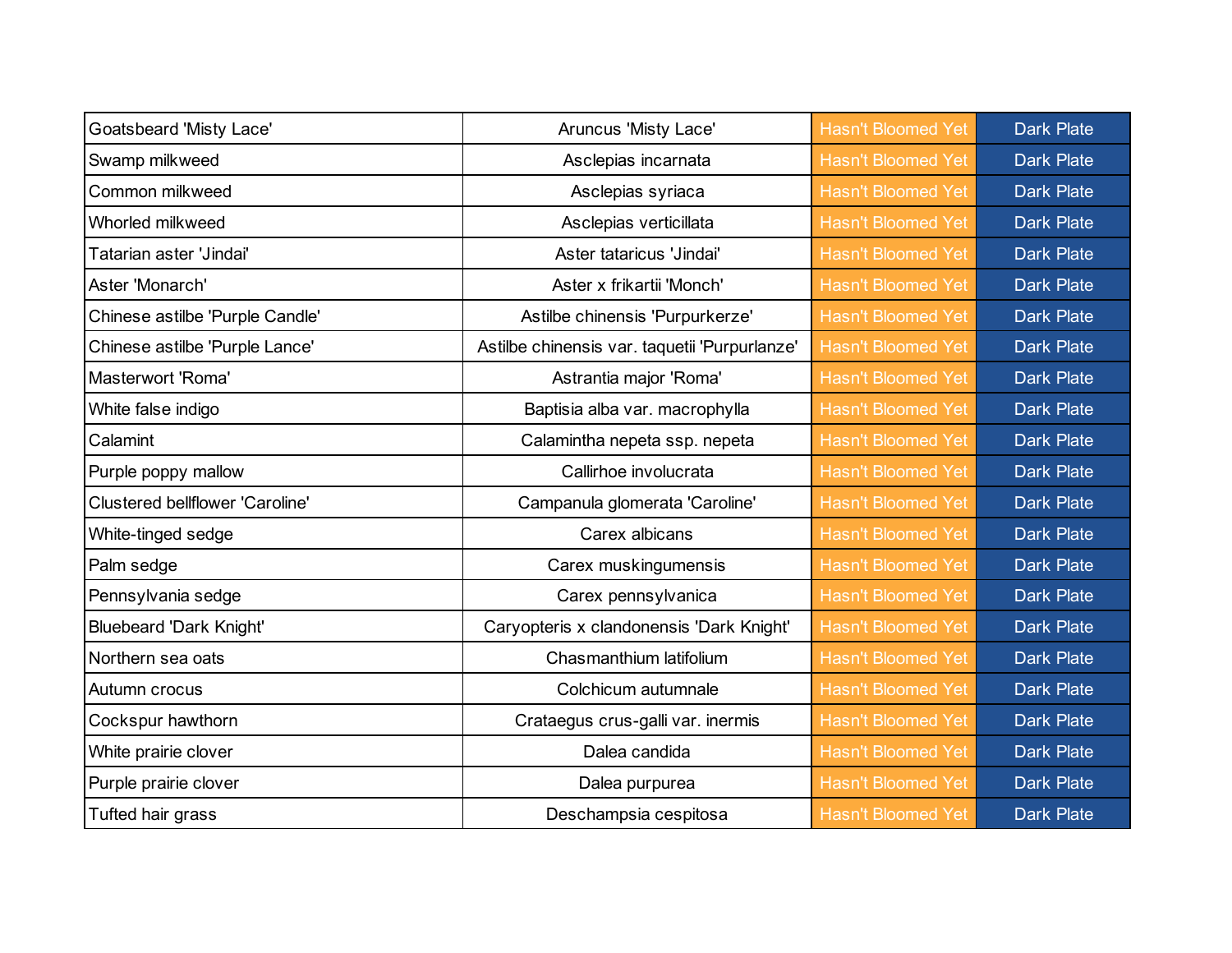| Tufted hair grass 'Goldtau'    | Deschampsia cespitosa 'Goldtau'     | <b>Hasn't Bloomed Yet</b> | <b>Dark Plate</b> |
|--------------------------------|-------------------------------------|---------------------------|-------------------|
| Rusty foxglove                 | Digitalis ferruginea                | <b>Hasn't Bloomed Yet</b> | <b>Dark Plate</b> |
| Flat-topped white aster        | Doellingeria umbellata              | <b>Hasn't Bloomed Yet</b> | <b>Dark Plate</b> |
| Purple coneflower 'Green Edge' | Echinacea purpurea 'Green Edge'     | <b>Hasn't Bloomed Yet</b> | <b>Dark Plate</b> |
| Purple coneflower 'Virgin'     | Echinacea purpurea 'Virgin'         | <b>Hasn't Bloomed Yet</b> | <b>Dark Plate</b> |
| Globe thistle 'Blue Globe'     | Echinops bannaticus 'Blue Globe"    | <b>Hasn't Bloomed Yet</b> | <b>Dark Plate</b> |
| Purple lovegrass               | Eragrostis spectabilis              | <b>Hasn't Bloomed Yet</b> | <b>Dark Plate</b> |
| Rattlesnake master             | Eryngium yuccifolium                | <b>Hasn't Bloomed Yet</b> | <b>Dark Plate</b> |
| White wood aster               | Eurybia divaricata                  | <b>Hasn't Bloomed Yet</b> | <b>Dark Plate</b> |
| Big-leaf aster                 | Eurybia macrophylla                 | <b>Hasn't Bloomed Yet</b> | <b>Dark Plate</b> |
| Big-leaf aster 'Twilight'      | Eurybia macrophylla 'Twilight'      | <b>Hasn't Bloomed Yet</b> | <b>Dark Plate</b> |
| Joe Pye weed 'Gateway'         | Eutrochium maculatum 'Gateway'      | <b>Hasn't Bloomed Yet</b> | <b>Dark Plate</b> |
| Joe Pye weed 'Purple Bush'     | Eutrochium maculatum 'Purple Bush'  | <b>Hasn't Bloomed Yet</b> | <b>Dark Plate</b> |
| Queen of the prairie 'Venusta' | Filependula rubra 'Venusta'         | <b>Hasn't Bloomed Yet</b> | <b>Dark Plate</b> |
| Queen of the prairie           | Filipendula rubra                   | <b>Hasn't Bloomed Yet</b> | <b>Dark Plate</b> |
| Cranesbill 'Brookside'         | Geranium 'Brookside                 | <b>Hasn't Bloomed Yet</b> | <b>Dark Plate</b> |
| Cranesbill 'Jolly Bee'         | Geranium 'Jolly Bee'                | <b>Hasn't Bloomed Yet</b> | <b>Dark Plate</b> |
| Knotted cranesbill             | Geranium nodosum                    | <b>Hasn't Bloomed Yet</b> | <b>Dark Plate</b> |
| Cranesbill 'Orion'             | Geranium 'Orion'                    | <b>Hasn't Bloomed Yet</b> | <b>Dark Plate</b> |
| Cranesbill 'Karmina'           | Geranium x cantabrigiense 'Karmina' | <b>Hasn't Bloomed Yet</b> | <b>Dark Plate</b> |
| Kentucky coffee tree           | Gymnocladus dioicus                 | <b>Hasn't Bloomed Yet</b> | <b>Dark Plate</b> |
| Sneezeweed 'Loysder Wieck'     | Helenium 'Loysder Wieck'            | <b>Hasn't Bloomed Yet</b> | <b>Dark Plate</b> |
| Daylily 'Gentle Shepherd'      | Hemerocallis 'Gentle Shepherd'      | <b>Hasn't Bloomed Yet</b> | <b>Dark Plate</b> |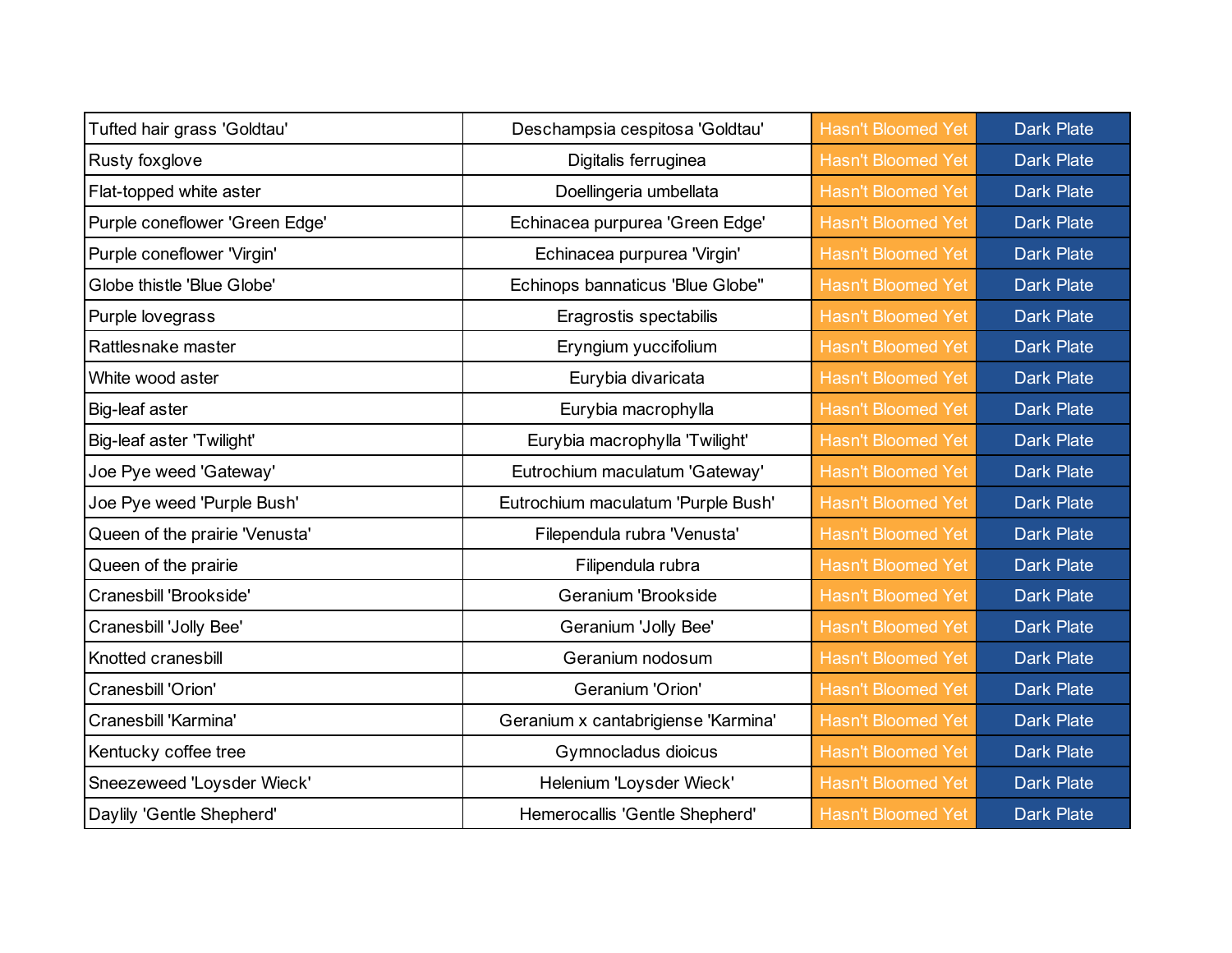| Coral bells 'Palace Purple'  | uchera micrantha var. diversifolia 'Palace Purp Hasn't Bloomed Yet |                           | <b>Dark Plate</b> |
|------------------------------|--------------------------------------------------------------------|---------------------------|-------------------|
| Prairie alum root            | Heuchera richardsonii                                              | <b>Hasn't Bloomed Yet</b> | <b>Dark Plate</b> |
| Coral bells 'Autumn's Bride' | Heuchera villosa 'Autumn Bride'                                    | <b>Hasn't Bloomed Yet</b> | <b>Dark Plate</b> |
| Hosta 'Blue Angel'           | Hosta 'Blue Angel'                                                 | <b>Hasn't Bloomed Yet</b> | <b>Dark Plate</b> |
| Hosta 'Halcyon'              | Hosta 'Halcyon'                                                    | <b>Hasn't Bloomed Yet</b> | <b>Dark Plate</b> |
| Hosta 'Krossa Regal'         | Hosta 'Krossa Regal'                                               | <b>Hasn't Bloomed Yet</b> | <b>Dark Plate</b> |
| Hosta 'Royal Standard'       | Hosta 'Royal Standard'                                             | <b>Hasn't Bloomed Yet</b> | <b>Dark Plate</b> |
| Hosta 'White Triumphator'    | Hosta 'White Triumphator'                                          | <b>Hasn't Bloomed Yet</b> | <b>Dark Plate</b> |
| Stonecrop 'Carl'             | Hylotelephium 'Carl'                                               | <b>Hasn't Bloomed Yet</b> | <b>Dark Plate</b> |
| Fleabane 'Sonnenstrahl'      | Inula magnifica 'Sonnenstrahl'                                     | <b>Hasn't Bloomed Yet</b> | <b>Dark Plate</b> |
| Yellow wax bells             | Kirengeshoma palmata                                               | <b>Hasn't Bloomed Yet</b> | <b>Dark Plate</b> |
| Pincushion                   | Knautia macedonica                                                 | <b>Hasn't Bloomed Yet</b> | <b>Dark Plate</b> |
| Pincushion 'Mars Midget'     | Knautia macedonica 'Mars Midget'                                   | <b>Hasn't Bloomed Yet</b> | <b>Dark Plate</b> |
| Rough blazing star           | Liatris aspera                                                     | <b>Hasn't Bloomed Yet</b> | <b>Dark Plate</b> |
| Tulip tree                   | Liriodendron tulipifera                                            | <b>Hasn't Bloomed Yet</b> | <b>Dark Plate</b> |
| Great blue lobelia           | Lobelia siphilitica                                                | <b>Hasn't Bloomed Yet</b> | <b>Dark Plate</b> |
| Bigleaf magnolia             | Magnolia macrophylla                                               | <b>Hasn't Bloomed Yet</b> | <b>Dark Plate</b> |
| Sweet bay magnolia           | Magnolia virginiana                                                | <b>Hasn't Bloomed Yet</b> | <b>Dark Plate</b> |
| Moor grass 'Cordoba'         | Molinia caerulea 'Cordoba'                                         | <b>Hasn't Bloomed Yet</b> | <b>Dark Plate</b> |
| Moor grass 'Dauerstrahl'     | Molinia caerulea 'Dauerstrahl'                                     | <b>Hasn't Bloomed Yet</b> | <b>Dark Plate</b> |
| Moor grass 'Poul Petersen'   | Molinia caerulea 'Poul Petersen'                                   | <b>Hasn't Bloomed Yet</b> | <b>Dark Plate</b> |
| Moor grass 'Transparent'     | Molinia litoralis 'Transparent'                                    | <b>Hasn't Bloomed Yet</b> | <b>Dark Plate</b> |
| Wild bergamot                | Monarda fistulosa                                                  | <b>Hasn't Bloomed Yet</b> | <b>Dark Plate</b> |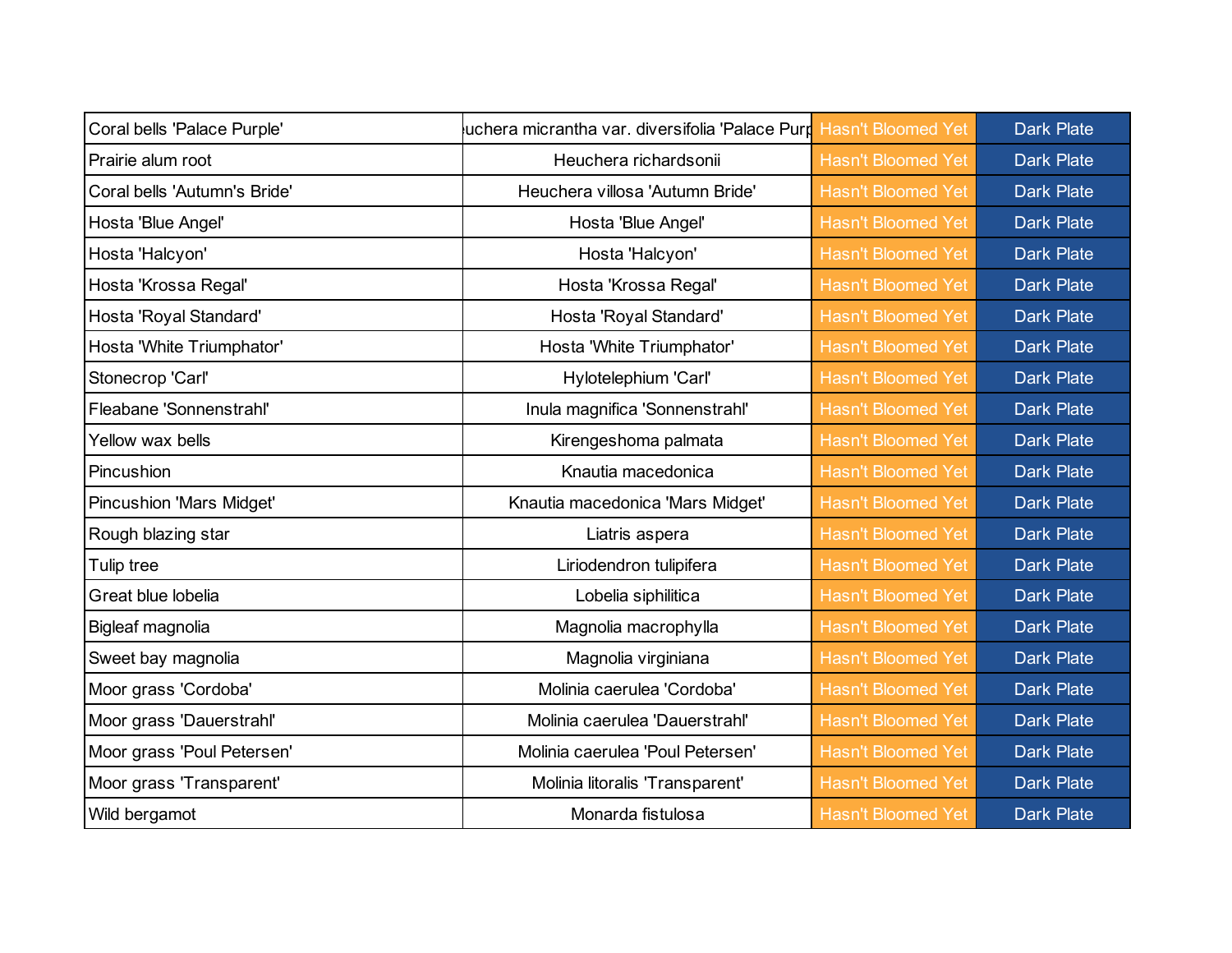| Beebalm 'Scorpion'                  | Monarda 'Scorpion'                   | <b>Hasn't Bloomed Yet</b> | <b>Dark Plate</b> |
|-------------------------------------|--------------------------------------|---------------------------|-------------------|
| Prairie satin grass                 | Muhlenbergia cuspidata               | <b>Hasn't Bloomed Yet</b> | <b>Dark Plate</b> |
| Catmint 'Walker's Low'              | Nepeta racemosa 'Walker's Low'       | <b>Hasn't Bloomed Yet</b> | <b>Dark Plate</b> |
| Prairie flat-top goldenrod          | Oligoneuron album                    | <b>Hasn't Bloomed Yet</b> | <b>Dark Plate</b> |
| Peony 'Jan van Leeuwen'             | Paeonia lactiflora 'Jan van Leeuwen' | <b>Hasn't Bloomed Yet</b> | <b>Dark Plate</b> |
| Switch grass 'Dallas Blues'         | Panicum virgatum 'Dallas Blues'      | <b>Hasn't Bloomed Yet</b> | <b>Dark Plate</b> |
| Foxglove beardtongue 'Husker Red'   | Pentsemon digitalis 'Husker Red'     | <b>Hasn't Bloomed Yet</b> | <b>Dark Plate</b> |
| Knotweed 'Alba'                     | Persicaria amplexicaulis 'Alba'      | <b>Hasn't Bloomed Yet</b> | <b>Dark Plate</b> |
| Knotweed 'Firedance'                | Persicaria amplexicaulis 'Firedance' | <b>Hasn't Bloomed Yet</b> | <b>Dark Plate</b> |
| White dragon knotweed               | Persicaria polymorpha                | <b>Hasn't Bloomed Yet</b> | <b>Dark Plate</b> |
| Phlomis 'Amazone'                   | Phlomis tuberosa 'Amazone'           | <b>Hasn't Bloomed Yet</b> | <b>Dark Plate</b> |
| Wild blue phlox                     | Phlox divaricata                     | <b>Hasn't Bloomed Yet</b> | <b>Dark Plate</b> |
| Garden phlox                        | Phlox paniculata                     | <b>Hasn't Bloomed Yet</b> | <b>Dark Plate</b> |
| Garden phlox 'Blue Paradise'        | Phlox paniculata 'Blue Paradise'     | <b>Hasn't Bloomed Yet</b> | <b>Dark Plate</b> |
| Garden phlox 'Sweet Laura'          | Phlox paniculata 'Sweet Laura'       | <b>Hasn't Bloomed Yet</b> | <b>Dark Plate</b> |
| <b>Balloon flower</b>               | Platycodon grandiflorus              | <b>Hasn't Bloomed Yet</b> | <b>Dark Plate</b> |
| Smooth Solomon's seal               | Polygonatum biflorum                 | <b>Hasn't Bloomed Yet</b> | <b>Dark Plate</b> |
| Bowman's root                       | Porteranthus trifoliatus             | <b>Hasn't Bloomed Yet</b> | <b>Dark Plate</b> |
| Hill's oak                          | Quercus ellipsoidalis                | <b>Hasn't Bloomed Yet</b> | <b>Dark Plate</b> |
| <b>Black locust 'Chicago Blues'</b> | Robinia pseudoacacia 'Chicago Blues' | <b>Hasn't Bloomed Yet</b> | <b>Dark Plate</b> |
| Rodgersia 'Superba'                 | Rodgersia pinnata 'Superba'          | <b>Hasn't Bloomed Yet</b> | <b>Dark Plate</b> |
| Prairie petunia                     | Ruellia humilis                      | <b>Hasn't Bloomed Yet</b> | <b>Dark Plate</b> |
| Azure sage                          | Salvia azurea                        | <b>Hasn't Bloomed Yet</b> | <b>Dark Plate</b> |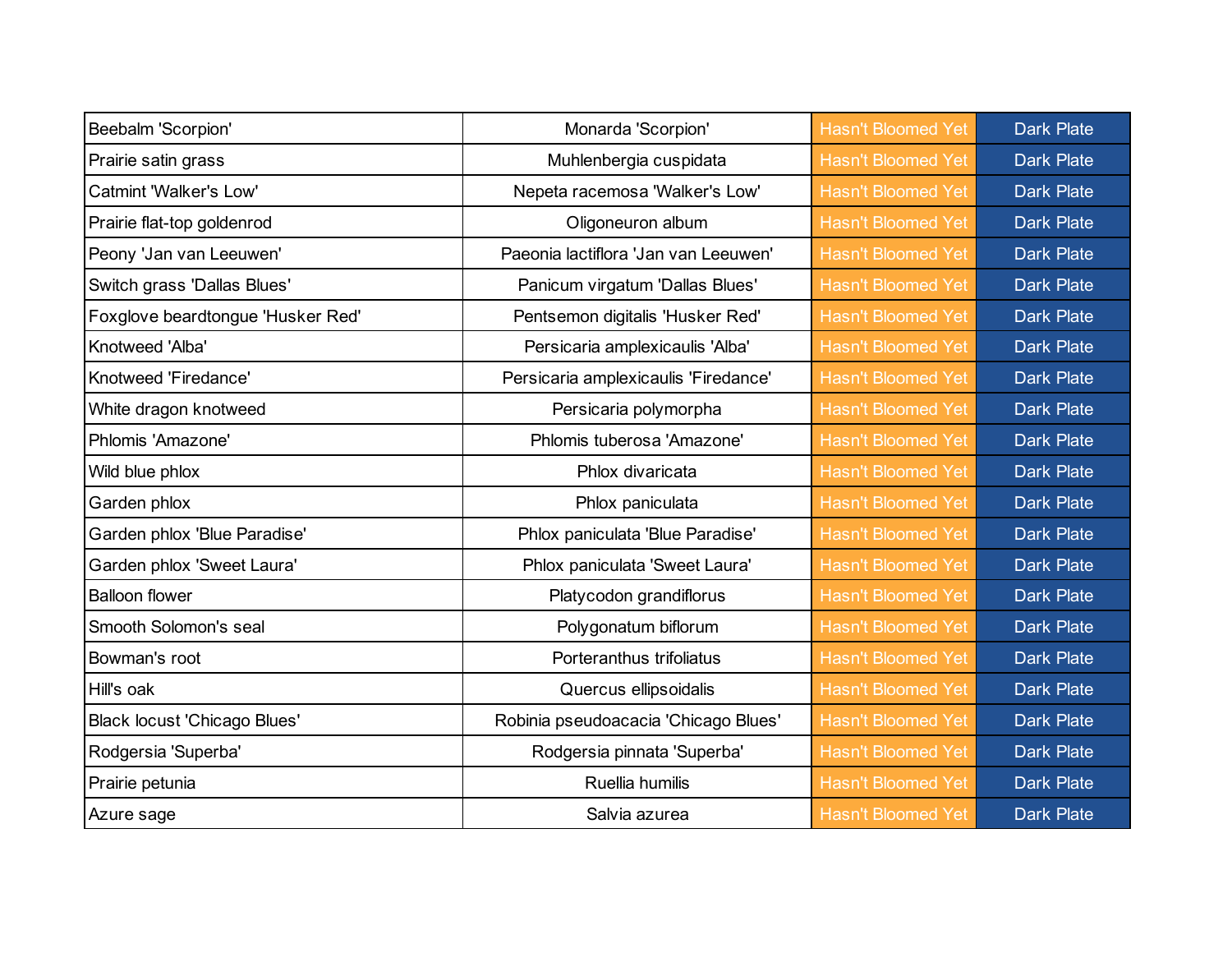| Meadow sage 'Amethyst'               | Salvia nemerosa 'Amethyst'                   | <b>Hasn't Bloomed Yet</b> | <b>Dark Plate</b> |
|--------------------------------------|----------------------------------------------|---------------------------|-------------------|
| Meadow sage 'Pink Delight'           | Salvia pratensis 'Pink Delight'              | <b>Hasn't Bloomed Yet</b> | <b>Dark Plate</b> |
| Meadow sage 'Purple Rain'            | Salvia verticillata 'Purple Rain'            | <b>Hasn't Bloomed Yet</b> | <b>Dark Plate</b> |
| American burnet                      | Sanguisorba canadensis                       | <b>Hasn't Bloomed Yet</b> | <b>Dark Plate</b> |
| <b>Burnet</b>                        | Sanguisorba menziesii                        | <b>Hasn't Bloomed Yet</b> | <b>Dark Plate</b> |
| Canadian burnet 'Red Thunder'        | Sanguisorba officianalis 'Red Thunder'       | <b>Hasn't Bloomed Yet</b> | <b>Dark Plate</b> |
| Soapwort 'Max Frei'                  | Saponaria x lempergii 'Max Frei'             | <b>Hasn't Bloomed Yet</b> | <b>Dark Plate</b> |
| Skullcap                             | Scutellaria incana                           | <b>Hasn't Bloomed Yet</b> | <b>Dark Plate</b> |
| Autumn moor grass                    | Sedum autunmnalis                            | <b>Hasn't Bloomed Yet</b> | <b>Dark Plate</b> |
| Showy stonecrop 'Petrified'          | Sedum 'Petrified'                            | <b>Hasn't Bloomed Yet</b> | <b>Dark Plate</b> |
| Compass plant                        | Silphium laciniatum                          | <b>Hasn't Bloomed Yet</b> | <b>Dark Plate</b> |
| Rough goldenrod 'Fireworks'          | Solidago rugosa 'Fireworks'                  | <b>Hasn't Bloomed Yet</b> | <b>Dark Plate</b> |
| <b>Goldenrod 'Wichita Mountains'</b> | Solidago 'Wichita Mountains'                 | <b>Hasn't Bloomed Yet</b> | <b>Dark Plate</b> |
| Alkali sacaton                       | Sporobolus airoides                          | <b>Hasn't Bloomed Yet</b> | <b>Dark Plate</b> |
| Prairie dropseed                     | Sporobolus heterolepis                       | <b>Hasn't Bloomed Yet</b> | <b>Dark Plate</b> |
| Prairie dropseed 'Tara'              | Sporobolus heterolepis 'Tara'                | <b>Hasn't Bloomed Yet</b> | <b>Dark Plate</b> |
| Stokes' aster 'Peachie's Pick'       | Stokesia laevis 'Peachie's Pick'             | <b>Hasn't Bloomed Yet</b> | <b>Dark Plate</b> |
| <b>Aster 'Little Carlow'</b>         | Symphyotrichum 'Little Carlow                | <b>Hasn't Bloomed Yet</b> | <b>Dark Plate</b> |
| New England aster                    | Symphyotrichum novae-angliae                 | <b>Hasn't Bloomed Yet</b> | <b>Dark Plate</b> |
| New England aster 'Violetta'         | Symphyotrichum novae-angliae 'Violetta'      | <b>Hasn't Bloomed Yet</b> | <b>Dark Plate</b> |
| Aromatic aster 'October Skies'       | Symphyotrichum oblongifolium 'October Skies' | <b>Hasn't Bloomed Yet</b> | <b>Dark Plate</b> |
| Skyblue aster                        | Symphyotrichum oolentangiense                | <b>Hasn't Bloomed Yet</b> | <b>Dark Plate</b> |
| Meadow rue 'Elin                     | Thalictrum 'Elin'                            | <b>Hasn't Bloomed Yet</b> | <b>Dark Plate</b> |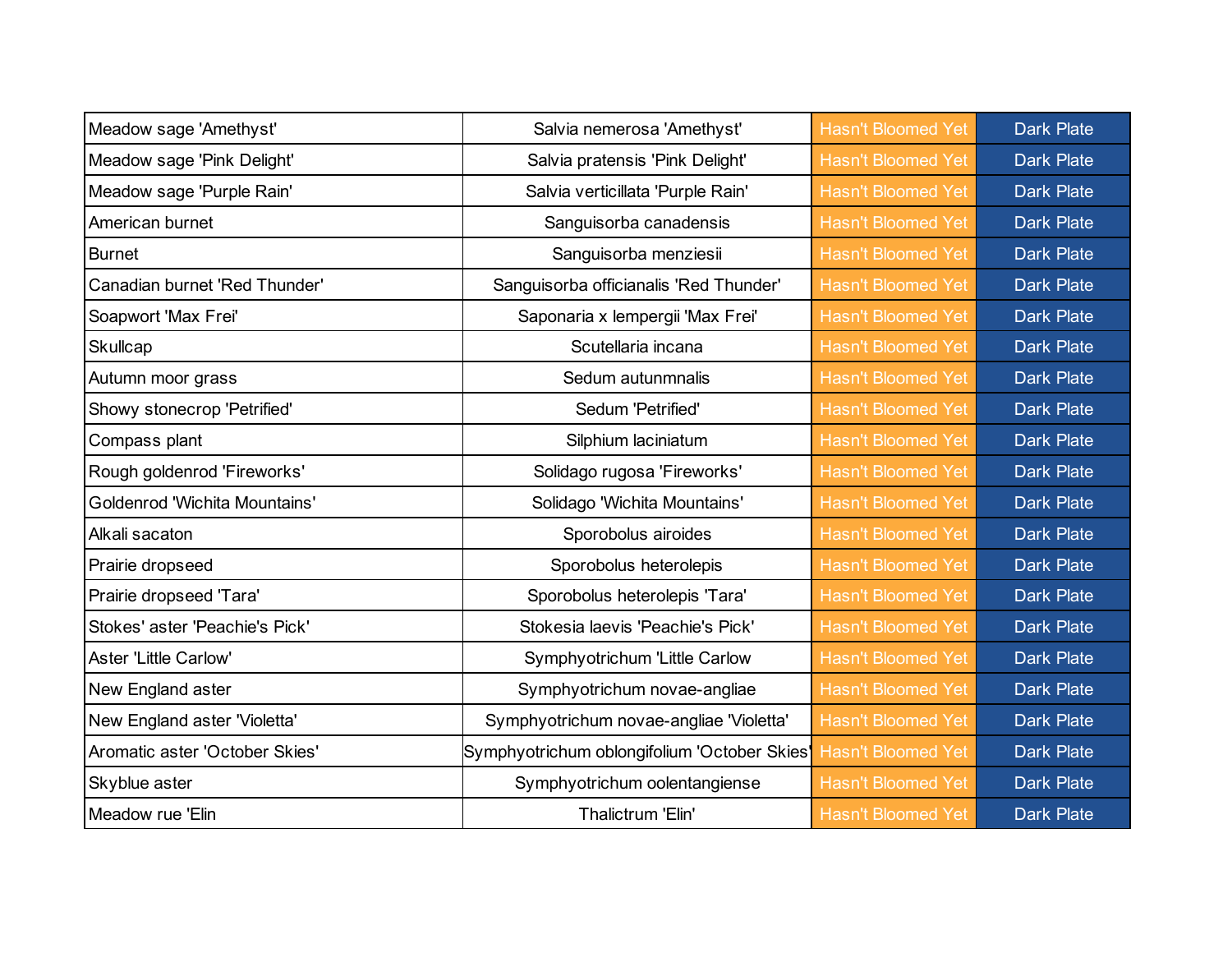| Meadow rue 'Splendide'                | Thalictrum 'Splendide'                          | <b>Hasn't Bloomed Yet</b> | <b>Dark Plate</b> |
|---------------------------------------|-------------------------------------------------|---------------------------|-------------------|
| Toad lily                             | Tricyrtis formosana                             | <b>Hasn't Bloomed Yet</b> | <b>Dark Plate</b> |
| Toad lily 'Tojen'                     | Tricyrtis formosana 'Tojen'                     | <b>Hasn't Bloomed Yet</b> | <b>Dark Plate</b> |
| American blue vervain                 | Verbena hastata                                 | <b>Hasn't Bloomed Yet</b> | <b>Dark Plate</b> |
| Narrow lead ironweed 'Iron Butterfly' | Vernonia lettermannii 'Iron butterfly'          | <b>Hasn't Bloomed Yet</b> | <b>Dark Plate</b> |
| Ironweed 'Southern Cross'             | Vernonia 'Southern Cross'                       | <b>Hasn't Bloomed Yet</b> | <b>Dark Plate</b> |
| Speedwell 'Eveline'                   | Veronica longifolia 'Eveline'                   | <b>Hasn't Bloomed Yet</b> | <b>Dark Plate</b> |
| <b>Culver's Root 'Diane'</b>          | Veronicastrum virginicum 'Diane'                | <b>Hasn't Bloomed Yet</b> | <b>Dark Plate</b> |
| <b>Culver's Root 'Rosea'</b>          | Veronicastrum virginicum 'Rosea'                | <b>Hasn't Bloomed Yet</b> | <b>Dark Plate</b> |
| Culver's Root 'Temptation'            | Veronicastrum virgnicum 'Temptation'            | <b>Hasn't Bloomed Yet</b> | <b>Dark Plate</b> |
| Chaste tree                           | Vitex agnus-castus                              | <b>Hasn't Bloomed Yet</b> | <b>Dark Plate</b> |
| Northern maidenhair fern              | Adiantum pedatum                                | Doesn't Bloom             | <b>Dark Plate</b> |
| Northern lady fern 'Lady in Red'      | thyrium filix-femina var. angustum 'Lady in Red | Doesn't Bloom             | <b>Dark Plate</b> |
| Ostrich fern                          | Matteuccia struthiopteris                       | Doesn't Bloom             | <b>Dark Plate</b> |
| Cinnamon fern                         | Osmunda cinnamomea                              | Doesn't Bloom             | <b>Dark Plate</b> |
| Royal fern                            | Osmunda regalis                                 | Doesn't Bloom             | <b>Dark Plate</b> |
| Christmas fern                        | Polystichum acrostichoides                      | Doesn't Bloom             | <b>Dark Plate</b> |

#### **Extrusion Plaza**

| Name                       | <b>Scientific Name</b>            | <b>Status</b>   | Location               |
|----------------------------|-----------------------------------|-----------------|------------------------|
| Blue star 'Fontana'        | Amsonia tabernaemontana 'Fontana' | NEW BLOOM       | <b>Extrusion Plaza</b> |
| Grape hyacinth 'Superstar' | Muscari armeniacum 'Superstar'    | <b>Blooming</b> | <b>Extrusion Plaza</b> |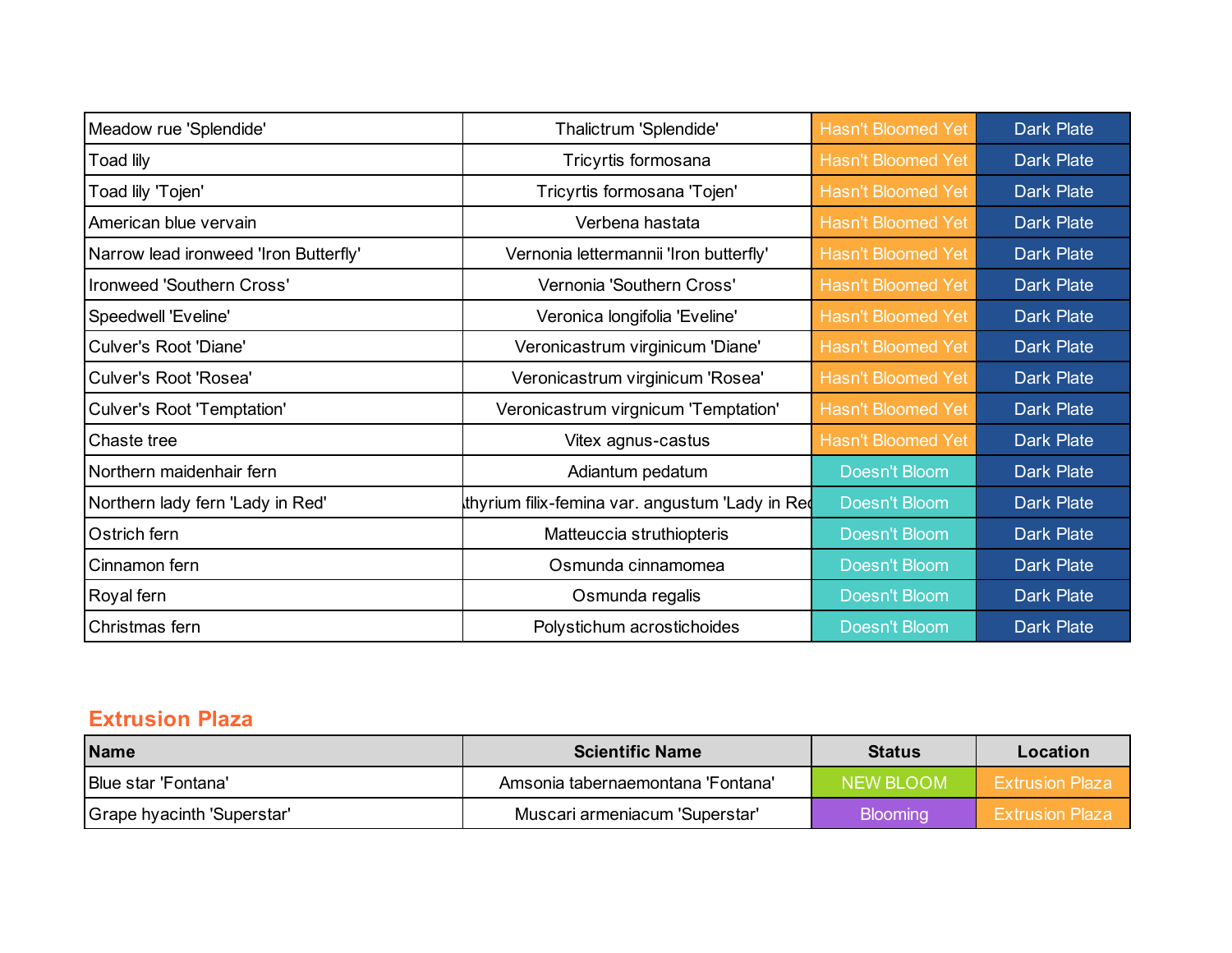| Tulip 'Ballade'                    | Tulipa 'Ballade'                           | <b>Blooming</b>           | <b>Extrusion Plaza</b> |
|------------------------------------|--------------------------------------------|---------------------------|------------------------|
| Tulip 'Don Quichotte'              | Tulipa 'Don Quichotte'                     | <b>Blooming</b>           | <b>Extrusion Plaza</b> |
| Tulip 'Queen of Night'             | Tulipa 'Queen of Night'                    | <b>Blooming</b>           | <b>Extrusion Plaza</b> |
| Cornelian cherry                   | Cornus mas                                 | Done Blooming             | <b>Extrusion Plaza</b> |
| Daffodil 'Sailboat'                | Narcissus 'Sailboat'                       | Done Blooming             | <b>Extrusion Plaza</b> |
| Tulip 'Maureen'                    | Tulipa 'Maureen'                           | Done Blooming             | <b>Extrusion Plaza</b> |
| Tulip 'Purissima"                  | Tulipa 'Purissima'                         | <b>Done Blooming</b>      | <b>Extrusion Plaza</b> |
| Turkestan tulip                    | Tulipa turkestanica                        | Done Blooming             | <b>Extrusion Plaza</b> |
| Japanese anemone 'Honorine Jobert' | Anemone x hybrida 'Honorine Jobert'        | <b>Hasn't Bloomed Yet</b> | <b>Extrusion Plaza</b> |
| Feather reed grass 'Karl Foerster' | Calamagrostis x acutiflora 'Karl Foerster' | <b>Hasn't Bloomed Yet</b> | <b>Extrusion Plaza</b> |
| Garden pink 'Firewitch'            | Dianthus 'feuerhexe' Firewitch'            | <b>Hasn't Bloomed Yet</b> | <b>Extrusion Plaza</b> |
| Bee Blossom 'Whirling Butterflies' | Gaura lindheimeri 'Whirling Butterflies'   | <b>Hasn't Bloomed Yet</b> | <b>Extrusion Plaza</b> |
| Russian sage 'Little Spire'        | Perovskia atriplicifolia 'Little Spire'    | <b>Hasn't Bloomed Yet</b> | <b>Extrusion Plaza</b> |
| Bowman's root                      | Porteranthus trifoliatus                   | <b>Hasn't Bloomed Yet</b> | <b>Extrusion Plaza</b> |
| American mountain mint             | Pycnanthemum virginianum                   | <b>Hasn't Bloomed Yet</b> | <b>Extrusion Plaza</b> |
| Pincushion flower 'Butterfly Blue' | Scabiosa 'Butterfly Blue'                  | <b>Hasn't Bloomed Yet</b> | <b>Extrusion Plaza</b> |
| Betony 'Hummelo'                   | Stachys officinalis 'Hummelo'              | <b>Hasn't Bloomed Yet</b> | <b>Extrusion Plaza</b> |
| Aster 'Little Carlow'              | Symphyotrichum 'Little Carlow              | <b>Hasn't Bloomed Yet</b> | <b>Extrusion Plaza</b> |

### **Bird Border**

| <b>Name</b>           | <b>Scientific Name</b> | <b>Status</b>    | Location           |
|-----------------------|------------------------|------------------|--------------------|
| <b>Red chokeberry</b> | Aronia arbutifolia     | <b>NEW BLOOM</b> | <b>Bird Border</b> |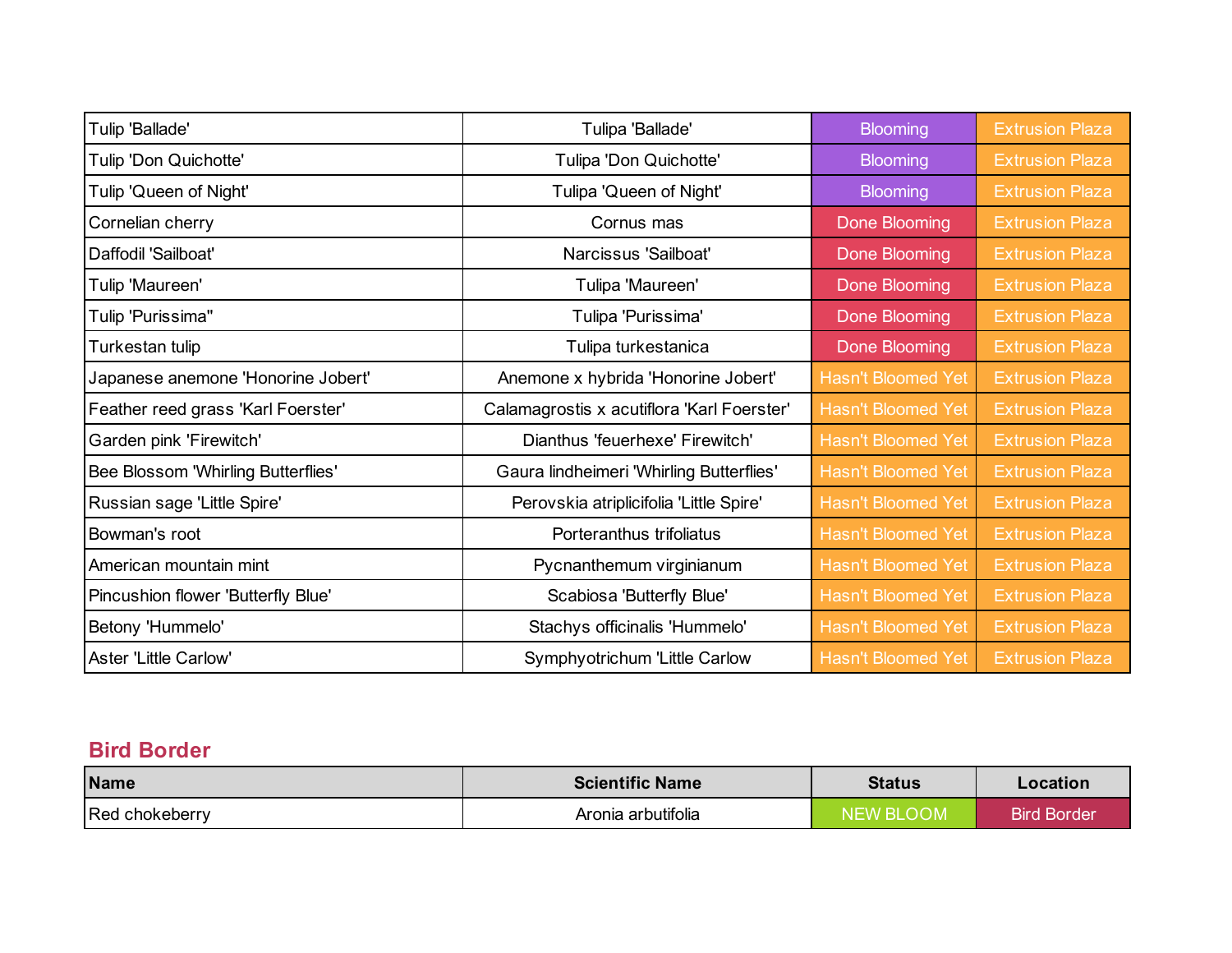| Quamash                   | Camassia cusickii        | <b>NEW BLOOM</b>          | <b>Bird Border</b> |
|---------------------------|--------------------------|---------------------------|--------------------|
| Wild hyacinth             | Camassia scilloides      | <b>NEW BLOOM</b>          | <b>Bird Border</b> |
| Virginia waterleaf        | Hydrophyllum virginianum | <b>NEW BLOOM</b>          | <b>Bird Border</b> |
| Wooly thyme               | Thymus pseudolanuginosus | <b>NEW BLOOM</b>          | <b>Bird Border</b> |
| Blackhaw viburnum         | Viburnum prunifolium     | <b>NEW BLOOM</b>          | <b>Bird Border</b> |
| <b>Bugleweed</b>          | Ajuga reptans            | <b>Blooming</b>           | <b>Bird Border</b> |
| <b>Black chokeberry</b>   | Aronia melanocarpa       | <b>Blooming</b>           | <b>Bird Border</b> |
| Wild ginger               | Asarum canadense         | <b>Blooming</b>           | <b>Bird Border</b> |
| Virginia bluebells        | Mertensia virginica      | <b>Blooming</b>           | <b>Bird Border</b> |
| Sand cherry               | Prunus pumila            | <b>Blooming</b>           | <b>Bird Border</b> |
| Wild black currant        | Ribes americanum         | <b>Blooming</b>           | <b>Bird Border</b> |
| Wild stonecrop            | Sedum ternatum           | <b>Blooming</b>           | <b>Bird Border</b> |
| <b>Price's Violet</b>     | Viola priceana           | <b>Blooming</b>           | <b>Bird Border</b> |
| Serviceberry              | Amelanchier laevis       | <b>Done Blooming</b>      | <b>Bird Border</b> |
| River birch               | Betula nigra             | <b>Done Blooming</b>      | <b>Bird Border</b> |
| Turkish glory of the snow | Chionodoxa sardensis     | <b>Done Blooming</b>      | <b>Bird Border</b> |
| American hazelnut         | Corylus americana        | <b>Done Blooming</b>      | <b>Bird Border</b> |
| Ozark witch hazel         | Hamamelis vernalis       | <b>Done Blooming</b>      | <b>Bird Border</b> |
| Spicebush                 | Lindera benzoin          | <b>Done Blooming</b>      | <b>Bird Border</b> |
| Lead plant                | Amorpha canescens        | <b>Hasn't Bloomed Yet</b> | <b>Bird Border</b> |
| Meadow anemone            | Anemone canadensis       | <b>Hasn't Bloomed Yet</b> | <b>Bird Border</b> |
| Orange butterfly weed     | Asclepias tuberosa       | <b>Hasn't Bloomed Yet</b> | <b>Bird Border</b> |
| New Jersey tea            | Ceanothus americanus     | <b>Hasn't Bloomed Yet</b> | <b>Bird Border</b> |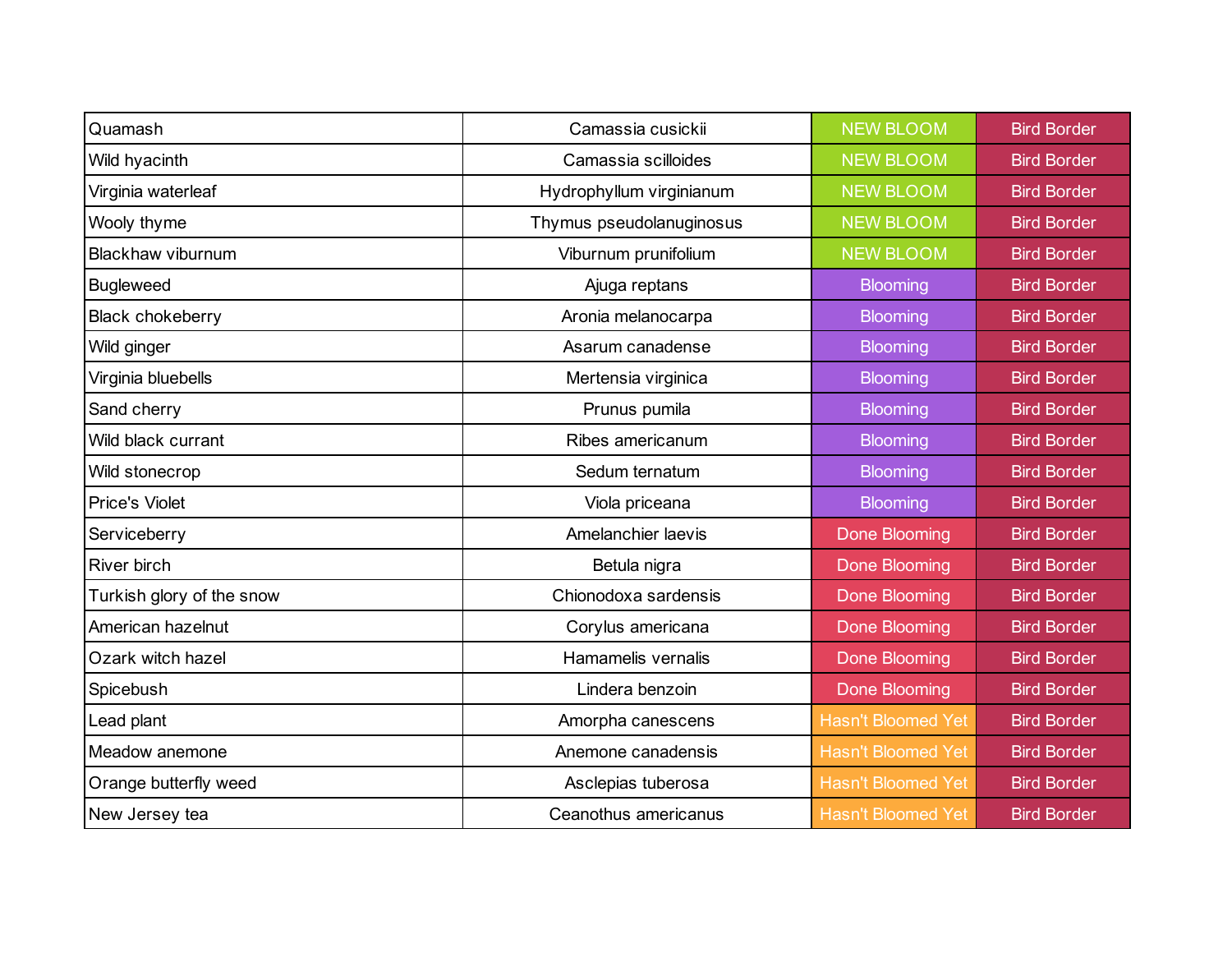| <b>Buttonbush</b>                   | Cephalanthus occidentalis                   | <b>Hasn't Bloomed Yet</b> | <b>Bird Border</b> |
|-------------------------------------|---------------------------------------------|---------------------------|--------------------|
| Summersweet 'Einstein'              | Clethra alnifolia 'Einstein'                | <b>Hasn't Bloomed Yet</b> | <b>Bird Border</b> |
| Pagoda dogwood                      | Cornus alternifolia                         | <b>Hasn't Bloomed Yet</b> | <b>Bird Border</b> |
| White prairie clover                | Dalea candida                               | <b>Hasn't Bloomed Yet</b> | <b>Bird Border</b> |
| Purple prairie clover               | Dalea purpurea                              | <b>Hasn't Bloomed Yet</b> | <b>Bird Border</b> |
| Bush honeysuckle                    | Diervilla lonicera                          | <b>Hasn't Bloomed Yet</b> | <b>Bird Border</b> |
| Pale purple coneflower              | Echinacea pallida                           | <b>Hasn't Bloomed Yet</b> | <b>Bird Border</b> |
| Eastern wahoo                       | Euonymus atropurpureus                      | <b>Hasn't Bloomed Yet</b> | <b>Bird Border</b> |
| Honey locust 'Skyline'              | Gleditisia triacanthos f. inermis 'Skycole' | <b>Hasn't Bloomed Yet</b> | <b>Bird Border</b> |
| Wild hydrangea                      | Hydrangea arborescens                       | <b>Hasn't Bloomed Yet</b> | <b>Bird Border</b> |
| Trailing juniper 'Wiltonii'         | Juniperus horizontalis 'Wiltonii'           | <b>Hasn't Bloomed Yet</b> | <b>Bird Border</b> |
| Ninebark                            | Physocarpus opulifolius                     | <b>Hasn't Bloomed Yet</b> | <b>Bird Border</b> |
| Kimberley oak                       | Quercus x schuttei                          | <b>Hasn't Bloomed Yet</b> | <b>Bird Border</b> |
| <b>Black locust 'Chicago Blues'</b> | Robinia pseudoacacia 'Chicago Blues'        | <b>Hasn't Bloomed Yet</b> | <b>Bird Border</b> |
| Smooth Illinois rose                | Rosa setigera                               | <b>Hasn't Bloomed Yet</b> | <b>Bird Border</b> |
| <b>Black-eyed Susan</b>             | Rudbeckia fulgida                           | <b>Hasn't Bloomed Yet</b> | <b>Bird Border</b> |
| Elderberry                          | Sambucus canadensis                         | <b>Hasn't Bloomed Yet</b> | <b>Bird Border</b> |
| White stonecrop                     | Sedum album                                 | <b>Hasn't Bloomed Yet</b> | <b>Bird Border</b> |
| Stonecrop 'Bertram Anderson'        | Sedum 'Bertram Anderson'                    | <b>Hasn't Bloomed Yet</b> | <b>Bird Border</b> |
| Cliff stonecrop                     | Sedum cauticola                             | <b>Hasn't Bloomed Yet</b> | <b>Bird Border</b> |
| Stonecrop 'Lime Twister'            | Sedum 'Lime Twister'                        | <b>Hasn't Bloomed Yet</b> | <b>Bird Border</b> |
| Stonecrop 'Lime Zinger'             | Sedum 'Lime Zinger'                         | <b>Hasn't Bloomed Yet</b> | <b>Bird Border</b> |
| Middendorf stonecrop                | Sedum middendorfianum var. diffusum         | <b>Hasn't Bloomed Yet</b> | <b>Bird Border</b> |